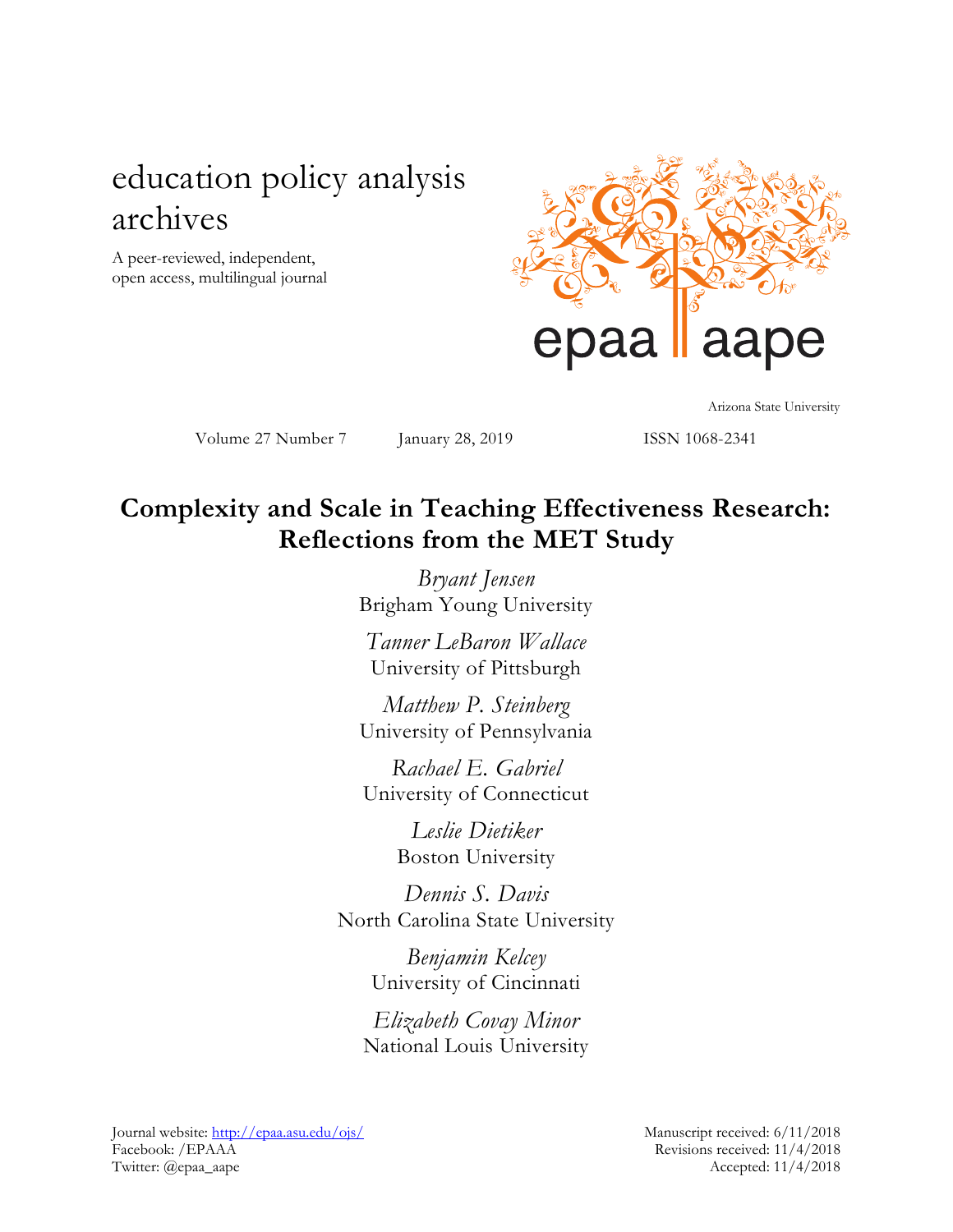## *Peter Halpin* University of North Carolina at Chapel Hill *& Ning Rui*

Westat, Inc. United States

**Citation**: Jensen, B., Wallace, T. L., Steinberg, M. P., Gabriel, R. E., Dietiker, L., Davis, D. S., … Rui, N. (2019). Complexity and scale in teaching effectiveness research: Reflections from the MET Study. *Education Policy Analysis Archives, 27*(7). <http://dx.doi.org/10.14507/epaa.27.3923>

**Abstract:** Researchers and policymakers in the US and beyond increasingly seek to identify teaching qualities that are associated with academic achievement gains for K-12 students through effectiveness studies. Yet teaching quality varies with academic content and social contexts, involves multiple participants, and requires a range of skills, knowledge, and dispositions. In this essay, we address the inescapable tension between complexity and scale in research on teaching effectiveness. We provide five recommendations to study designers and analysts to manage this tension to enhance effectiveness research, drawing on our recent experiences as the first external analysts of the Measures of Effective Teaching (MET) study. Our recommendations address conceptual framing, the measurement of teaching (e.g., observation protocols, student surveys), sampling, classroom videoing, and the use and interpretation of value-added models.

**Keywords**: teaching effectiveness; teaching quality; study design; secondary analysis

### **Complejidad y escala en la investigación de la eficacia de la enseñanza: Reflexiones del Estudio MET**

**Resumen:** Investigadores y legisladores en los Estados Unidos y en otros países buscan identificar las cualidades de la enseñanza que se asocian con incrementos de desempeño académico para alumnos de primaria y secundaria a través de estudios de eficacia. Sin embargo, la calidad de la enseñanza varía según el contenido académico y los contextos sociales, involucra a múltiples participantes y requiere una variedad de habilidades, conocimientos y disposiciones. En este ensayo, abordamos la ineludible tensión entre la complejidad y la escala en la investigación sobre la eficacia de la enseñanza. Proveemos cinco recomendaciones a los diseñadores de estudios y analistas para manejar esta tensión y mejorar la investigación de eficacia, aprovechando nuestras experiencias recientes como los primeros analistas externos del estudio *Measures of Effective Teaching* (MET). Nuestras recomendaciones abordan el marco conceptual, la medición de la enseñanza (por ej., protocolos de observación, encuestas de estudiantes), el muestreo, el video en el aula y el uso e interpretación de modelos de valor agregado.

**Palabras-clave:** calidad de la enseñanza; eficacia; diseño de estudio; análisis secundario

## **Complexidade e escala na investigação da eficácia do ensino: Reflexões do estudo MET**

**Resumo:** Pesquisadores e legisladores nos Estados Unidos e em outros países buscam identificar as qualidades de ensino associadas ao aumento do desempenho acadêmico de alunos do ensino fundamental e médio por meio de estudos de eficácia. No entanto, a qualidade do ensino varia de acordo com o conteúdo acadêmico e os contextos sociais,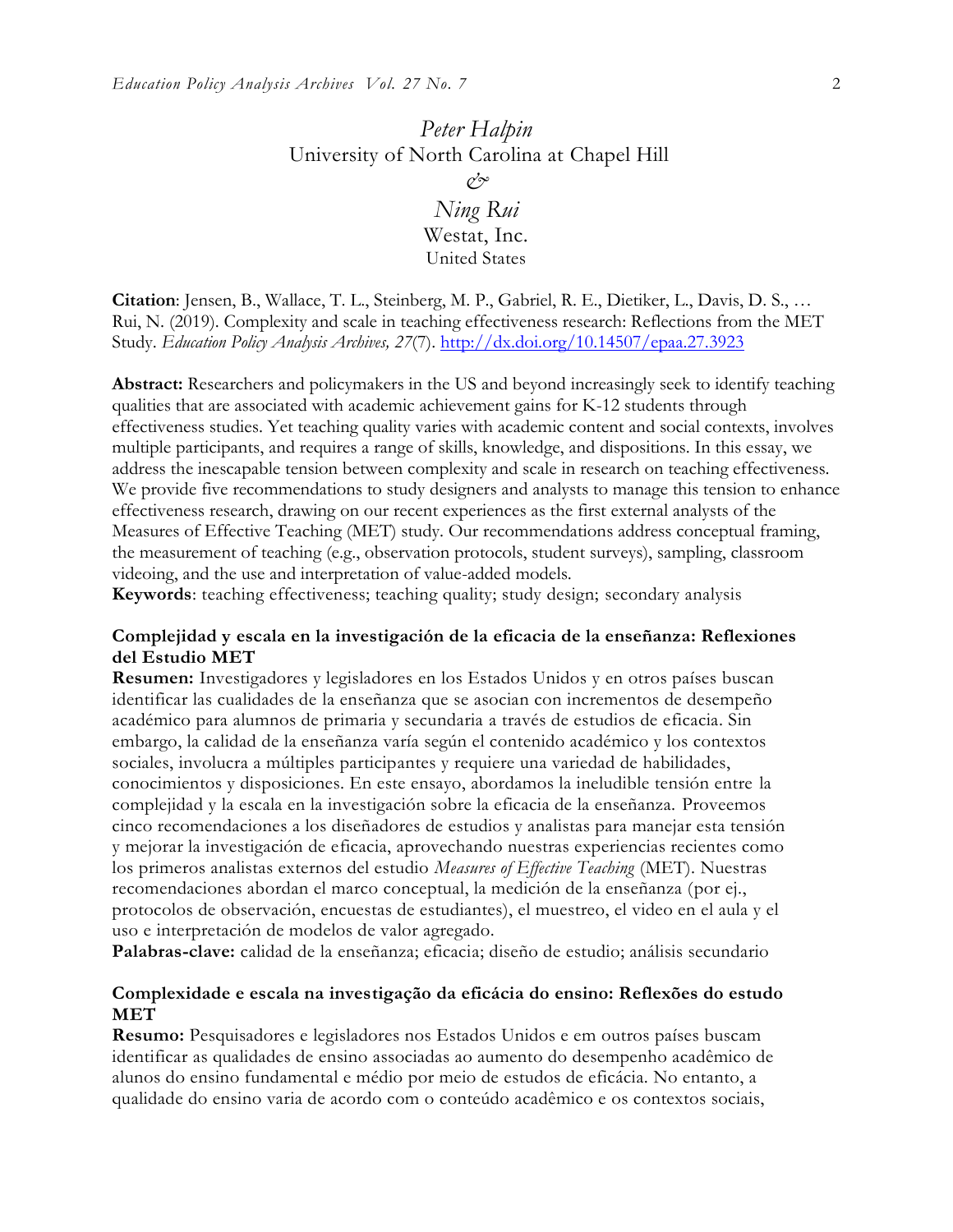envolve múltiplos participantes e requer uma variedade de habilidades, conhecimentos e disposições. Neste ensaio, abordamos a tensão inescapável entre complexidade e escala na pesquisa sobre a eficácia do ensino. Fornecemos cinco recomendações para projetistas e analistas de estudo para gerenciar essa tensão e melhorar a pesquisa sobre eficácia, alavancando nossas experiências recentes como os primeiros analistas externos do estudo *Measures of Effective Teaching* (MET). Nossas recomendações abordam a estrutura conceitual, a medição do ensino (por exemplo, protocolos de observação, pesquisas com estudantes), amostragem, vídeo em sala de aula e o uso e interpretação de modelos de valor agregado**. Palavras-chave:** qualidade do ensino; eficácia; desenho do estudo; análise secundária

### **Introduction**

Teachers and teaching are once again at the center of our national discourse about opportunity gaps in student achievement (e.g., Majoo, 2013). And while what occurs in classrooms is only one of many sets of factors that bear on student learning opportunities; among school variables, teaching quality accounts for the largest amount of variation in achievement (Rivkin, Hanushek & Kain, 2005). Hanushek (2016) explains that "a top teacher can in one year produce an added gain from students of one full year's worth of learning [...]" (p. 25).

Accounting for general sources in student achievement variation, however, is not synonymous with offering practical resolutions for improvement. Given the effects of teaching quality on student achievement, some argue for greater workforce management through summative evaluations of teachers to improve teaching (e.g., performance-based pay). This perspective, espoused by some "teacher evaluation" researchers, focuses on teacher behavior, while minimizing other classroom factors (e.g., curricula quality, student background, peer interactions) that also have been shown to bear on achievement (e.g., NRC, 2004). Others interpret the effects of teaching quality on student achievement by accounting for a wider array of factors, and pursue improvement through formative evaluations and practical frameworks that address differences in the content and the contexts of teaching (Gallimore & Santagata, 2006).

In this essay, we provide recommendations to enhance the latter body of research— "teach*ing* effectiveness" rather than "teach*er* effectiveness" or "teach*er* evaluation." Our purpose is to provide guidelines for designers of small-to-large-scale studies of teaching effectiveness, as well as to analysts who conduct effectiveness research using existing datasets. We base our recommendations on our recent, collective experience with the Measures of Teaching (MET) study, and illustrate these recommendations with specific examples from MET.

We define research on teaching effectiveness as generalizable studies of practical frameworks of teaching qualities that affect student achievement gains in particular subjects, across school and classroom contexts. Teacher effectiveness, on the other hand, examines how attributes of a teacher (e.g., credentials, background, beliefs) affect achievement gains. Researchers who examine the effectiveness of teachers in hiring, promotion, or other high-stakes decisions, as mentioned above, conduct "teacher evaluation" research.

We identify with Shulman's (1987) assertion that teaching is "outrageously complex" (p. 11). Day in and out, teachers are expected to plan lessons, organize instructional activities, foster warm and respectful relationships, sustain student interest, and partner with parents—in ways that promote learning for diverse students. Teaching involves not only what teachers do (e.g., Gage & Needles, 1989) and know (e.g., Ball, Thames & Phelps, 2008), but also who they and their students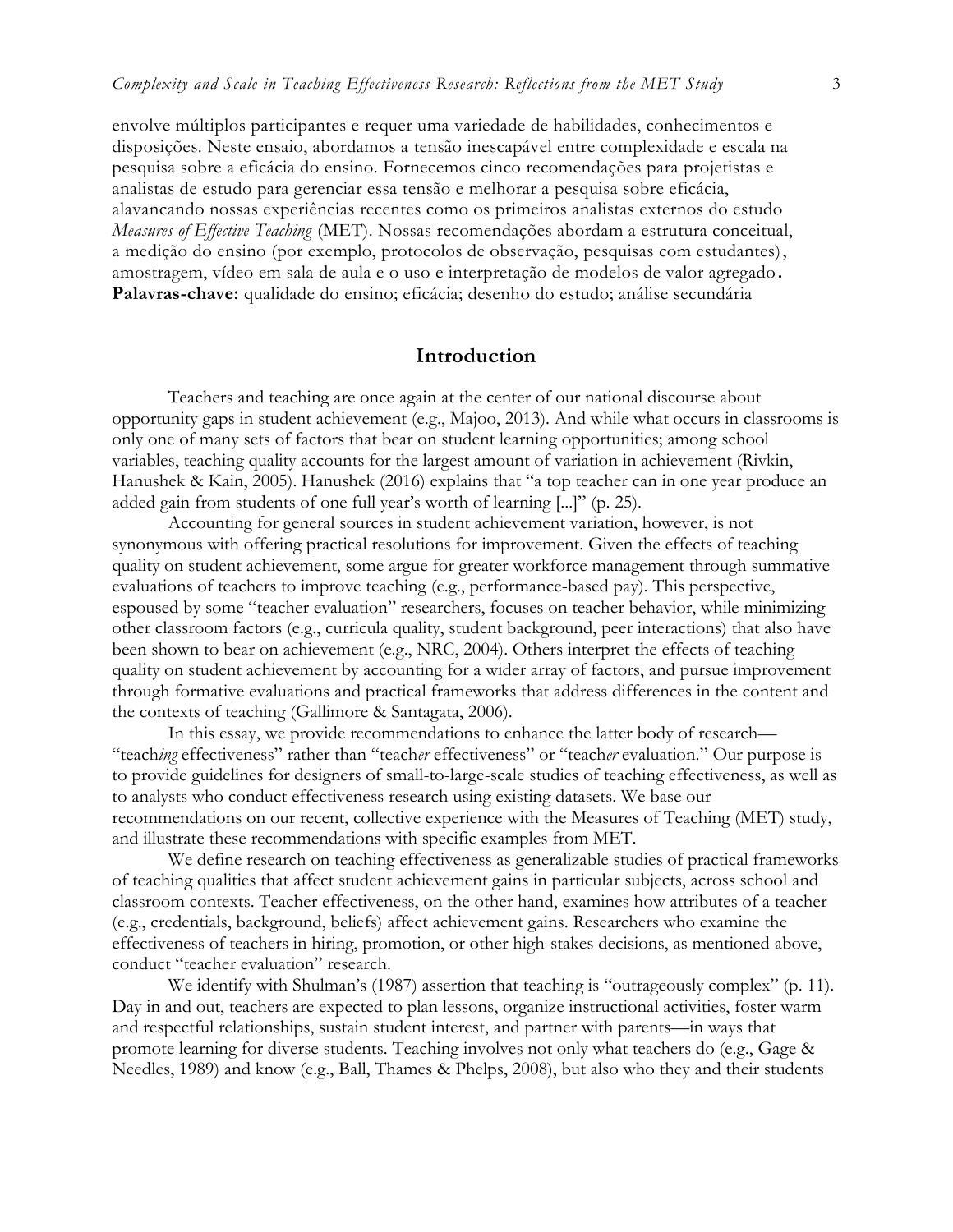are in terms of dispositions (e.g., Borko, Liston & Whitcomb, 2007; Gay, 2015), identities (e.g., Akkerman & Meijer, 2011), and backgrounds (e.g., Zumwalt & Craig, 2005).

Providing generalizable evidence that reflects the complex nature of teaching is difficult. Effective teaching can vary by academic content (Grossman, Cohen, Ronfeldt & Brown, 2014) and the sociocultural contexts of classrooms (Tharp, 1989). The tension between (a) the complex nature of teaching and (b) scale in effectiveness research is inescapable. Scale—generalizability of findings due to statistical power—tends to reduce nuance in teaching, yet incorporating every covariate of interest into the design of effectiveness studies is not feasible. Large-scale studies, in other words, often do not capture the complex qualities of teaching that affect student learning, whereas smallscale studies tend to elucidate rich teaching constructs without providing generalizable evidence. Rather than dismiss this tension, we submit that there is value in exploiting it—that scale and complexity are dual imperatives in teaching effectiveness research. Failing to address this tension perpetuates our condition whereby policies about teaching are enacted with inadequate conceptualization or evidence (Darling-Hammond et al., 2010).

## **The MET Study**

We draw on our recent experiences analyzing data from the Measures of Effective Teaching (MET) study to recommend five ways of managing tensions between complexity and scale. Our recommendations address the use of existing datasets for secondary analysis, as well as the design of new studies of teaching effectiveness, however large or small. The MET study was an ambitious, high-profile effort, funded by the Bill & Melinda Gates Foundation, to identify elements of teaching associated with academic gains of fourth- through ninth-grade students in math, biology, and English Language Arts. MET researchers followed  $2,741$  teachers in six school districts<sup>1</sup> over a twoyear period, from 2009 to 2011. Multiple measures were administered on instructional practices, student achievement, as well as on the backgrounds and perceptions of teachers, students, and administrators. Student achievement gains formed the basis for calculating value-added models assigned to teachers, and panoramic videos of classroom lessons provided source material to observe and score instructional practices using a series of protocols.

The stated purpose of the MET study, commissioned rather than resulting from a blindpeer-review process, was to "test new approaches to measuring teaching" (Kane & Cantrell, 2010, p. 2), not necessarily to provide new insights about effectiveness. The study was more concerned with predictive than construct validity (Martínez, Schweig & Goldschmidt, 2016). Thus, some validity and reliability standards were prioritized over others in the selection of measures. We were the first external users to analyze MET data. Through a competition by the National Academy of Education, we were awarded ten early career grants to pursue original studies using data stored in the MET Longitudinal Database (MET LDB). Our projects were diverse (e.g., micro-analyses of instruction, estimation of teaching effects on student performance, developing new measures of teaching), and provided us with varied perspectives on the study and its data.

There are a number of large-scale studies of teaching effectiveness that could have been used as a basis for this essay, such as the 1999 Third International Mathematics and Science Study (TIMSS; Stigler & Hiebert, 2009). We chose MET because of (a) our recent experiences with these data, (b) its unprecedented size in terms of sampled classrooms and the variety of data collected, and (c) its explicit focus on "effective teaching." To provide the recommendations that follow, we

 $\overline{a}$ 

<sup>1</sup> Districts included Charlotte-Mecklenburg Schools (NC), Dallas Independent School District (TX), Denver Public Schools (CO), Hillsborough County Public Schools (FL), Memphis City Schools (TN), and the New York City Department of Education (NY).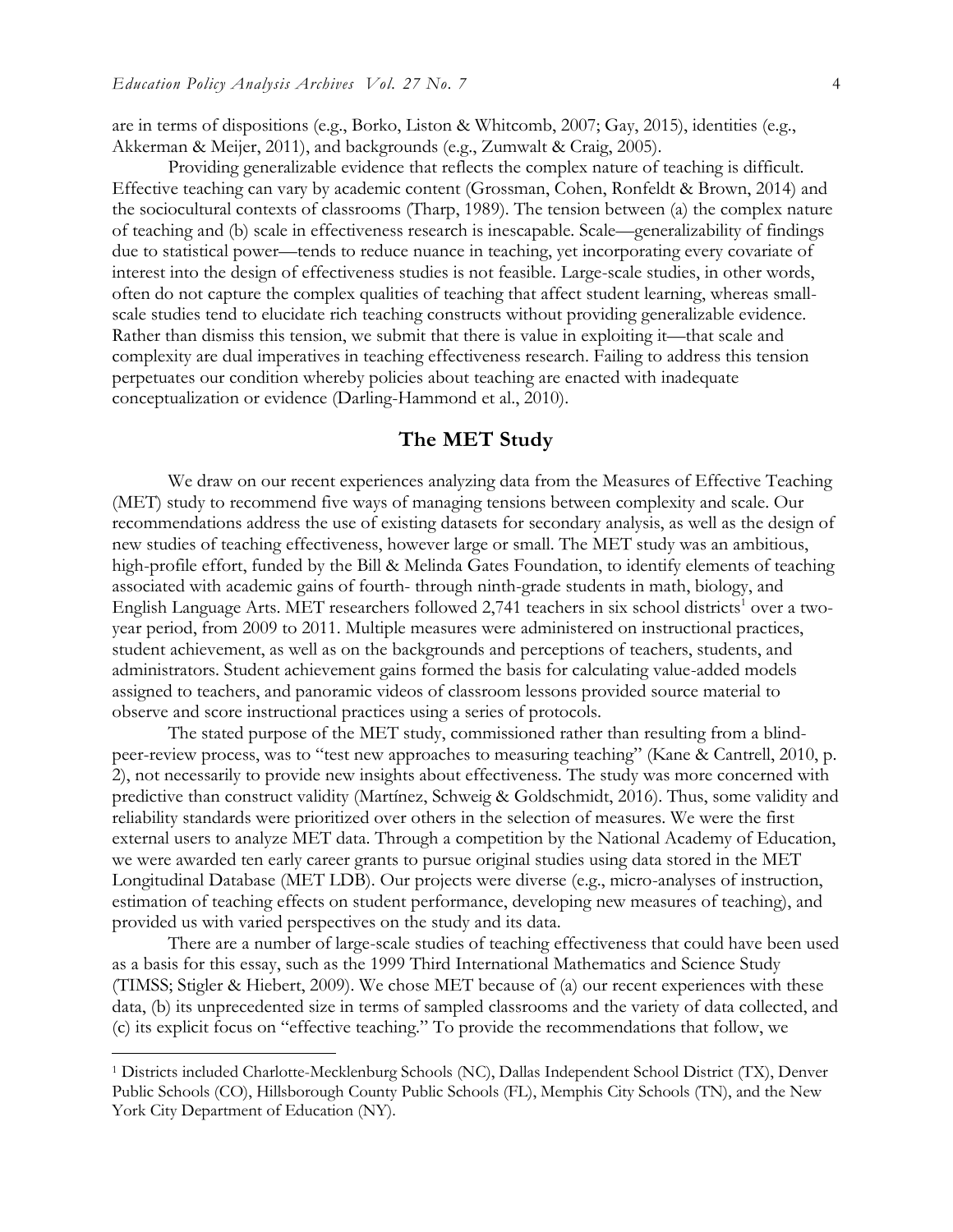examine the relative strengths and weakness of the MET study design. We do not intend to encourage or to discourage use of MET data by analysts or others, but to use MET as a case to illustrate our recommendations to enhance future research on teaching effectiveness.

## **Our Recommendations**

In our deliberations about these recommendations, we aimed to strike a balance—and to identify relationships—between technical, empirical, and conceptual issues in teaching effectiveness research. We seek to build on recommendations provided elsewhere (see, for example, special issues on value-added models in *Education Policy Analysis Archives* [Amrein-Beardsley, Collins, Polasky & Sloat, 2013] and *Educational Researcher* [Harris & Herrington, 2015]) by attending to the complexityscale tension identified, in the context of the MET study.

## **Recommendation 1: Designs of large-scale studies should reflect a clear and coherent conceptualization of teaching effectiveness**

Any study of teaching should provide an explicit framework with associated claims. In effectiveness research, this includes specifying the unit(s) of analysis—e.g., teacher actions, teacher knowledge, curricula, teacher-student interactions, peer interactions—as well as providing theorybased conjectures about how and why specific aspects of teaching affect student learning or development. Analytic units should be congruent with—and conjectures verifiable from—the measures of teaching incorporated in a given study.

The MET study used multiple types of teaching measures, including observation protocols, value-added models, teacher surveys, and student surveys.<sup>2</sup> Some addressed generic dimensions of teaching quality, whereas others captured content-specific dimensions (Kane & Staiger, 2012). It is not clear how these various measures and corresponding constructs, however, were intended to operationalize an underlying framework of teaching quality. This could reflect the econometric approach to effectiveness research upon which the MET study was based, which emphasizes inputs and outputs while attending less to matters of process. Indeed, the stated purpose of MET was to assess the validity and reliability of various measures of teaching in a large sample, to describe effectiveness in terms of these measures, and to determine whether multiple scores across measures can "be combined to develop a set of fair, valid, and reliable indicators of teaching quality for use in teacher evaluation systems intended to rank teachers for personnel decision making" (White & Rowan, 2014, p. 5). It was designed as an empirical/policy exercise, not necessarily framed as a conceptual exercise of teaching effectiveness. The unit of analysis simply was the teacher, rather than detailing conjectures about how specific qualities of teaching affect student learning in a particular content or social context.

As an example, MET designers did not specify how teachers' "content knowledge for teaching" (CKT; Ball, Thames & Phelps, 2008) would (a) underlie their instructional practice or (b)

 $\overline{a}$ 

<sup>2</sup> Observation protocols included the Classroom Assessment Scoring System (CLASS), the Framework for Teaching (FFT), and abbreviated versions of the Mathematical Quality of Instruction (MQI), the Protocol for Language Arts Teaching Observations (PLATO), and the Quality of Science Teaching (QST). The CLASS and FFT are generic measures of instructional quality, whereas the MQI, PLATO, and QST are contentspecific measures (mathematics, English/Language Arts, and science, respectively). The UTeach Observation Protocol (UTOP) was also used to score a small subset of math and science classroom videos—teachers certified by the National Board of Professional Teaching Standards. See Tables A2 through A4 in the MET Study User's Guide (White & Rowan, 2014, pp. 60-64) for the number of teachers and classrooms per protocol that were assigned to be scored for years one and two.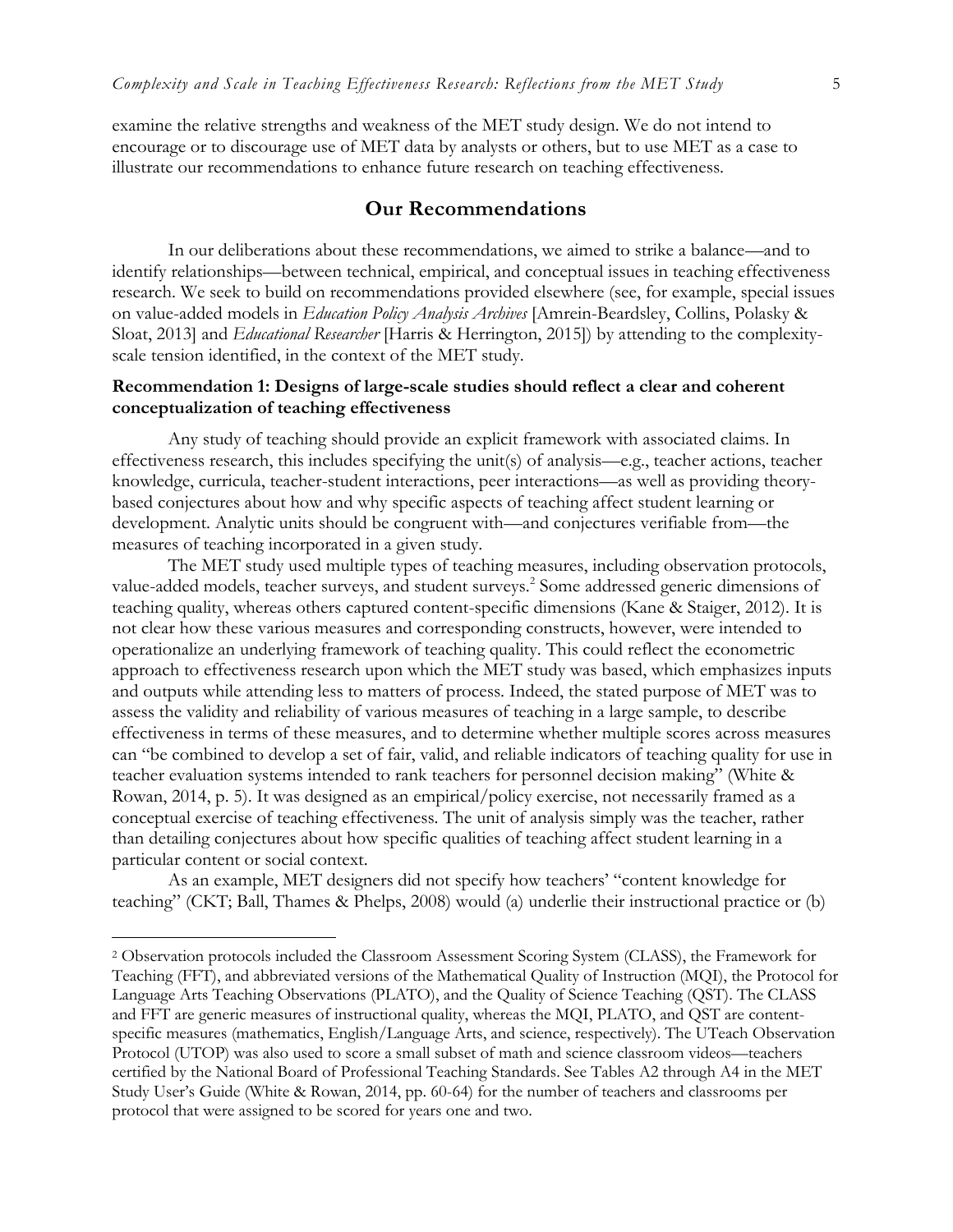affect how well students learned a specific content. Yet several CKT items were included in the teacher survey, along with items about the quality of working conditions and perspectives on local teacher evaluation practices. After CKT items were found to be statistically uncorrelated with student achievement gains, "the MET project did not include CKT results within its composite measure of effective teaching" (Cantrell & Kane, 2013, p. 15). It is unclear which conjectures were tested in this analysis, or how theories of effective teaching might be reconsidered or revised based upon the lack of significant relationships.

In addition, in the design of MET, several classroom observation protocols were used without an underlying rationale. The protocols, for example, emphasize teacher over student behavior, even when peer supports constitute strong indicators of teaching effectiveness (Wallace, Sung & Williams, 2014; Webb et al., 2008). Similarly, the protocols are limited in their ability to address contextual or cultural dimensions of teaching (Jensen, Grajeda & Haertel, 2018), or the ways teachers differentiate instruction from one student to another (e.g., Connor et al., 2011). All studies must make tradeoffs and choose areas of focus, so decisions about measures used in MET are not inherently problematic; the concern is a lack of conceptual frame to justify these decisions.

 Whereas using multiple measures of teaching in effectiveness research can provide analytic advantages (Martínez, Schweig & Goldschmidt, 2016)—including the use of latent class analysis to provide diagnostic information to teachers to improve their practice (Halpin & Kieffer, 2015)—a focus on scale should not disregard matters of complexity. Though "urban" was used to characterize participating schools in the study, for example, it is unclear how MET measures account for welldocumented considerations specific to urban education like racial segregation, community partnerships, or student resistance (e.g., Milner, 2012). From the outset, study designs should be intentional and explicit about framing aspects of teaching and learning, provide specific conjectures, and align measures of teaching within this framework. Balancing scale with complexity in this way allows effectiveness research to address how and why qualities of teaching affect achievement domains across different contexts, not simply to rank teachers or to make wholesale statements about "what works."

Highlighting a lack of conceptual framing in the MET study is not necessarily a statement about the usefulness of MET data to analysts. It means that (a) some teaching and learning constructs across MET measures are theoretically incongruent, and (b) analysts have to spend substantial time in the user's guide (White & Rowan, 2014) and with MET files to know whether the data can be used to address their research questions. Davis, Bippert and Villarreal (2015), for example, spent several months with MET data before concluding that the full range of teaching practices to support students' reading comprehension was not present in the English Language Arts lessons. We assert that there is no such thing as neutrality or "conceptual agnosticism" in teaching effectiveness research. The best way to build a useful repository of teaching effectiveness data is to provide a clear and coherent framework from the outset.

## **Recommendation 2: Measures of teaching used in large-scale studies should be technically strong**

No single survey, observation protocol, performance assessment, or artifact-based measure of teaching can capture its complexity, and "tacit judgments and dilemmas [are] embedded in [all] measures [of] teaching" (Darling-Hammond et al., 2010, p. 88). Combining constructs across measures should be done in ways that enhance validity and maximize score reliability rather than "seek to optimally predict student test scores" (Martínez, Schweig & Goldschmidt, 2016, p. 738). Once selected for clear and coherent reasons, the technical properties of teaching measures should be scrutinized in at least two stages.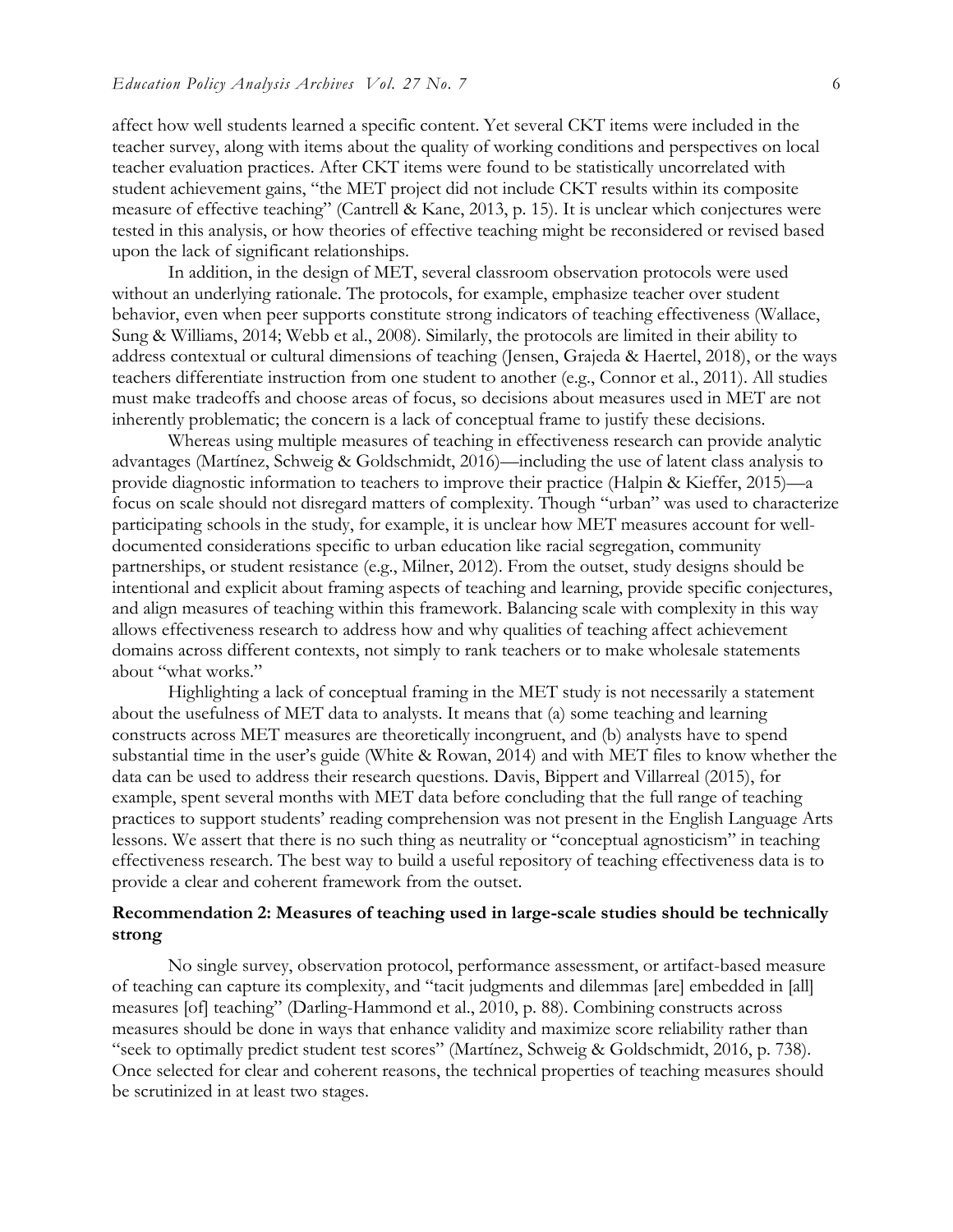First, there should be evidence that measures meet basic validity and reliability standards before incorporating them into large-scale studies. Though used widely, some measures in the MET study did not meet these standards before selecting them. Adapted from Ferguson's (2012) measure, for example, the Tripod is a student survey designed to gather student perceptions of teaching quality along seven dimensions. Analyses of Tripod data in the MET showed that student perceptions of teacher strengths and weaknesses were (a) fairly consistent across the classrooms they taught and (b) significantly associated with student achievement gains (Kane & Cantrell, 2010). Yet the internal structure (i.e., construct validity) of the Tripod was not established before the MET study, which muddled interpretations and implications of MET findings. Rather than a seven-factor structure, Wallace, Kelcey and Ruzek (2016) found a bi-factor structure consisting of a general instructional quality factor and classroom management-specific factor to best fit MET Tripod data from mathematics classrooms in grades 6 through 8. Additional work is needed to examine relationships between student perception and other measures of teaching quality.

Second, developers should pilot the technical properties of teaching measures in ways that approximate the conditions of—and prior to—the large-scale study design. Though all but one of the classroom observation protocols used in the MET study were vetted in blind, peer-reviewed outlets before the MET study; by and large, they were not tested in ways that approximated its largescale design, in which video segments were assigned at random to a large number of trained raters (*n*   $= 902$ ) to score with generic and content-specific protocols.<sup>3</sup> This, among other possibilities, likely contributed to low reliabilities of observation scores. The amount of score variation explained by differences among teachers was lower than expected—14 to 37 percent across instruments, which meant that best-case-scenario reliability coefficients ranged from .39 to .67 (Kane & Staiger, 2012). This suggests that MET observation scores were "largely driven by factors other than consistent aspects of a teacher's practice" (p. 17).

Addressing the technical properties of teaching measures before incorporating them into effectiveness studies enhances the usefulness of study findings. It affords opportunities to revise the design, to alter the measures themselves, or both. There should be a process of adapting—rather than simply adopting—measures of teaching to large-scale studies. MET researchers, for example, could have examined how assigning classroom videos to many raters, with a single rater per video rather than double-coded videos by a handful of raters—affected the reliability of observation scores. Analyzing rater thinking while scoring could have informed rubric revisions to reduce inference demands and, thus, increase reliabilities (Bell et al., 2014; Kelcey, McGinn & Hill, 2014).

## **Recommendation 3: Minimize sampling problems, but make the most of those that happen to occur**

Sampling is the single-most challenging design feature of large-scale effectiveness studies. In addition to promoting external and internal validity through random selection and assignment, decisions about how to sample teachers and students should anticipate and make the most of practical problems like attrition and non-compliance with random assignment protocols. Doing so can provide new insights about teaching effectiveness.

The MET sample provides opportunities to study timely issues of excellence and equity in teaching. A large portion of MET teachers identified as persons of color (44%, compared to 17% nationally; see Table 1), and the diversity of student composition in classrooms from six large, urban

 $\overline{a}$ 

<sup>3</sup> Rater calibration was ongoing, and "scoring leaders" provided regular assistance (White & Rowan, 2014, p. 30). Some design features of the MET study were piloted in the Understanding Teaching Quality (UTQ) study (see [http://utqstudy.org/index.html\)](http://utqstudy.org/index.html).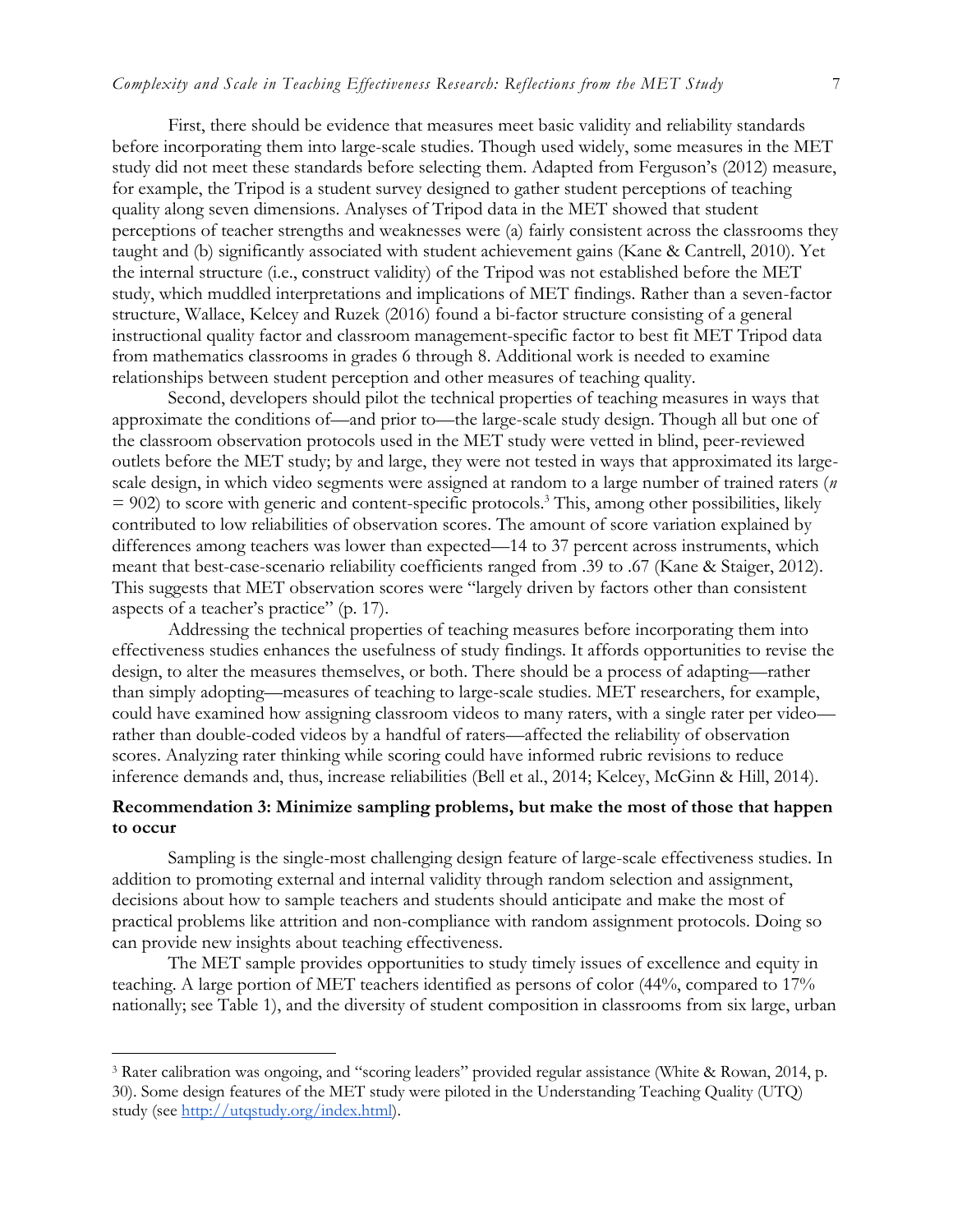$\overline{a}$ 

districts affords analyses about equity issues (e.g., differential effects of instructional quality; Covay Minor, 2015) that are not possible in other large-scale studies.

Yet, MET teachers were a convenience sample. They volunteered to participate with compensation<sup>4</sup>, which constrains inferences from MET analyses. Generalizability is further inhibited by teacher attrition from Years 1 to 2 (see Table 1).<sup>5</sup> Overall attrition was 31 percent, and rates varied by district. Stated reasons for attrition included schools and teachers opting out, teacher mobility, teachers moving grades or subjects, and teacher illness (White & Rowan, 2014, p. 16). Though MET teachers did not differ significantly from non-MET teachers in terms of race, ethnicity, and years of teaching experience (Kane & Staiger, 2012); it is not clear which of the above reasons for attrition were the most dominant, or how exactly they biased the sample.

Additional attrition is found in classroom videos for secondary analysis. More than a third of MET teachers did not re-consent their videos to be used for secondary analysis, and additional videos that were consented are not currently available. At the time of writing this essay, 21.7 percent of all videos are available for secondary analysis.

 The effort to randomly assign teachers to classrooms in the second year of the MET study is also noteworthy. Controlling for the bias of non-random teacher assignment affords analyses of causal questions regarding teaching effectiveness. For example, the randomization of teachers to classes enabled an assessment of the extent to which individual (Garrett & Steinberg, 2015) and composite (Kane, McCaffrey, Miller, & Staiger, 2013) measures of teaching quality could identify "effective" teachers. Teachers, not individual students, were assigned randomly to classes. MET data enable estimates of teaching effectiveness for groups of students, but not to compare teachers for any given student.

Rates of student compliance in the randomization process ranged from 27.4 to 65.6% across districts (see Table 2 in Kane et al., 2013).<sup>6</sup> Non-compliance creates challenges for identifying causal effects of teaching, though it can also create opportunities for other analyses. Steinberg and Garrett (2016), for example, show that MET classroom observation scores were biased by the nonrandom sorting of classes to teachers, which occurred after the random assignment of teachers. This implied that conditioning teaching scores on students' incoming achievement was insufficient to compare or to make inferences about teachers. They concluded that caution should be taken when making highstakes personnel decisions based on classroom observation scores. This analysis and associated conclusions would not have been possible with full compliance of the randomization sample. Thus, analysts should be creative in taking advantage of unexpected sampling blunders, inevitable to some degree in large studies of teaching.

<sup>4</sup> Teachers in sampled schools were offered \$1,500 to participate in the study (\$1,000 at the beginning and \$500 at the end of the study), in addition to small gifts from district-MET budgets.

<sup>5</sup> Page 23 of the MET Study User's Guide (White & Rowan, 2014) states that the full Y2 teacher sample was 2,086. The core Y2 sample (those with data both years of the study) in Table 3 on page 24 adds to 1,902. The latter number is reiterated in Appendix A (page 58). This discrepancy is due to the number of teachers who participated during Y2 only (*n*=184).

<sup>6</sup> A total of 865 exchange groups in 316 schools were requested, whereas 619 groups in 284 schools were actually assigned (Kane, McCaffrey, Miller & Staiger, 2013, p. 14)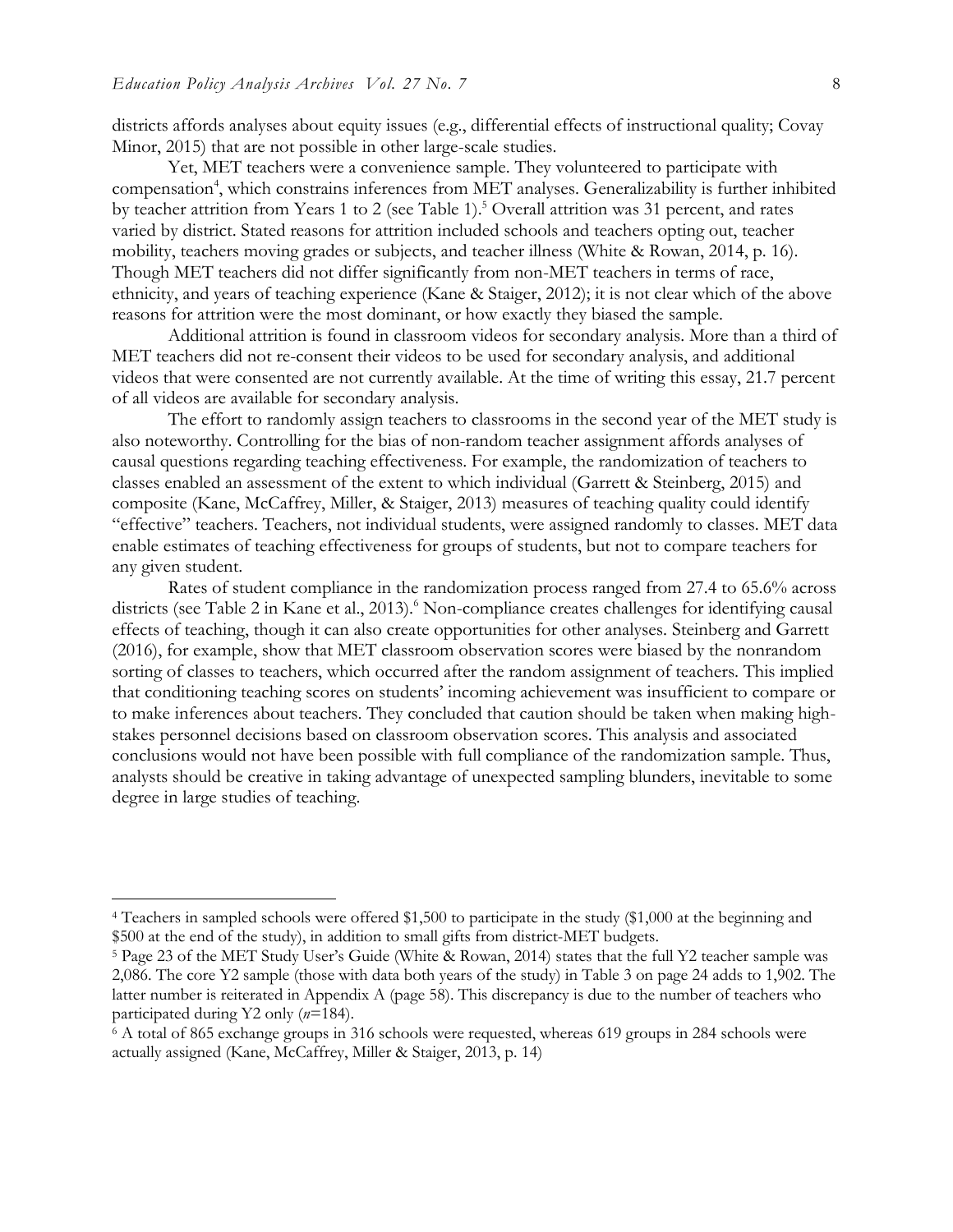|                                 |                | Year 1 ( $N = 2,741$ )         | Year 2 ( $N = 1,902$ )         |
|---------------------------------|----------------|--------------------------------|--------------------------------|
| Gender                          | Female         | 2,077 (75.8%)                  | 1,445 (76.0%)                  |
|                                 | Male           | 644 (24.2%)                    | 457 (24%)                      |
| Race/Ethnicity                  | White          | $1,537(56.1\%)$                | $1,073$ (56.4%)                |
|                                 | Black          | 829 (30%)                      | 569 (30%)                      |
|                                 | Hispanic       | 154 $(5.6\%)$                  | 106 $(5.5\%)$                  |
|                                 | Other          | 78 (2.8%)                      | 56 $(3.0\%)$                   |
| Grade                           | $\overline{4}$ | 436 (15.9%)                    | 277 (14.5%)                    |
|                                 | $\overline{5}$ | 438 (16.0%)                    | 310 (16.3%)                    |
|                                 | 6              | 443 (16.1%)                    | 307 (16.1%)                    |
|                                 | 7              | 376 (13.7%)                    | 264 (13.9%)                    |
|                                 | $8\,$          | 327 (11.9%)                    | 269 (14.1%)                    |
|                                 | $\overline{9}$ | 715 $(26.1\%)$                 | 479 (25.2 %)                   |
| Subject                         | Multiple       | $5(.1\%)$                      | $1 \leq .1\%$                  |
|                                 | <b>ELA</b>     | 980 (35.7%)                    | 722 (40.0%)                    |
|                                 | Math           | 863 (31.4%)                    | 652 $(34.2\%)$                 |
|                                 | $ELA + Math$   | 658 (24.0%)                    | 365 (19.2%)                    |
|                                 | Biology        | 240 (8.8%)                     | $163(8.6\%)$                   |
| Years taught                    |                | Median = 7, IQR = $(3.0, 9.7)$ | Median = 7, $IQR = (3.0, 9.9)$ |
| Year taught in current district |                | Median = 5 $IQR = (2.7, 7.3)$  | Median = 5, $IQR = (2.8, 7.2)$ |
| Master's degree or higher       |                | 728 (26.5%)                    | 498 (26.1%)                    |

Table 1 *Teacher Demographics in Years 1 and 2 of the MET Study*

*Note:* Total sample sizes for each year were for teachers had at least one class section active in the MET study. IQR denotes interquartile range.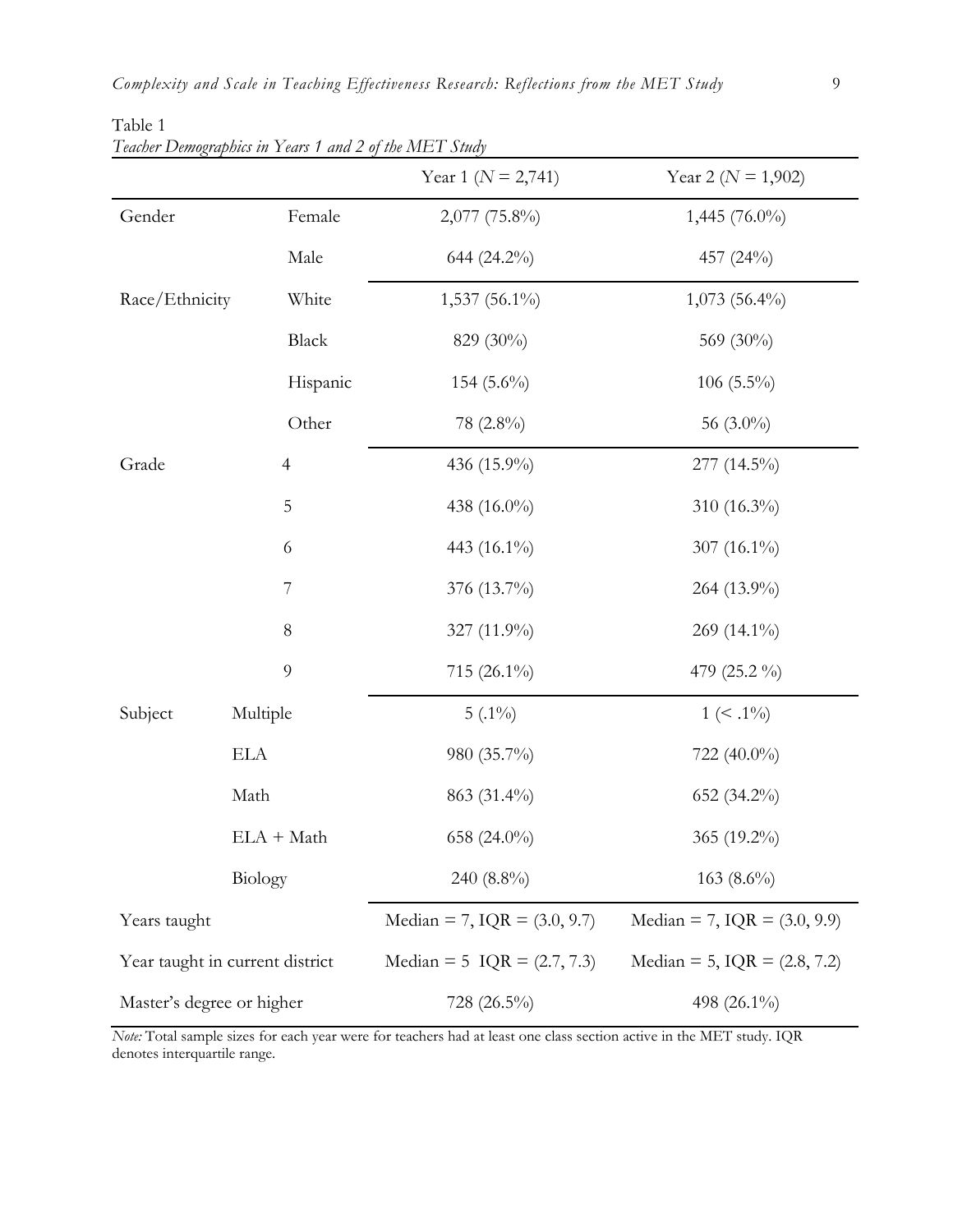Whereas sampling problems like attrition and non-compliance are not altogether avoidable, and MET researchers should be commended for designing a study that allows for causal inferences, a few suggestions could help minimize sampling problems in future teaching effectiveness studies, large or small. These recommendations can be implemented with minimal cost or technology demands.

First, researchers should collaborate with teachers to conceptualize the purpose of study. Researchers can draw on teachers' "wisdom of practice" (Shulman, 2004) to refine core conjectures of teaching effectiveness upon which to build the study design. Explaining the purpose of study to teachers, in the language of teachers, may help with recruitment and to reduce attrition problems. Second, and relatedly, researchers can provide teachers with formative feedback after study completion, which can also help with recruitment and retention. Lastly, gather teacher consent from the outset for external research use of videos. This can reduce video selection bias for external researchers who wish to use videos for various analytic purposes.

## **Recommendation 4: Use videoing procedures that provide as much insight as possible into conjectures about teaching effectiveness**

Video data have a long and rich history in research on teaching (Erickson, 2011). They provide analysts with multiple opportunities to examine teacher and student actions and interactions from a variety of perspectives to draw interpretations and conclusions. Yet decisions about how and what to video record have implications for the types of analyses that can be conducted. Several decisions about classroom videoing (e.g., when to record, the type and number of cameras, the length and number of segments, how to capture audio) can afford or constrain analytic possibilities (Derry et al., 2010). To maximize their utility, videos should capture the specified unit(s) of analysis, as well as teaching activities that are most relevant to researchers' core conjectures about effectiveness.

 The MET study included a herculean video effort. At least four videotaped lessons (two scored segments per lesson) were recorded for each teacher in the longitudinal sample, using 360 degree panoramic cameras that captured most students in the classroom. Videos include lessons in mathematics, English language arts, and biology (see Table 1), and content markers are included in video IDs to facilitate identification (White & Rowan, 2014, pp. 46-48). Panoramic views were often paired with a video recordings of the front of the classroom, typically capturing a white board or a smart board. Combining video captures with a range of other data sources, including images of classroom artifacts (e.g., worksheets), affords an exciting range of analytic possibilities. Linking videos to data on teaching quality, student development, and contextual variables allows for a variety of analyses not possible in other studies. Richman, Dietiker, & Riling (2018), for example, analyzed a lesson with high student interest in mathematics to explain how the unfolding mathematical ideas supported the reactions of excitement demonstrated by students in the video.

 Decisions about how and what to record in MET videos also constrain analytic possibilities. We identify two constraints. First, the teachers chose which lessons to record. Though MET teachers were asked by researchers to record two lessons of "focal topics" and another two while teaching a topic of choice, they decided for themselves when and what to record. As is often the case when being evaluated, it could be that MET teachers prioritized whole-group, teacher-directed lessons of content perceived to be more "academically rigorous," foregrounding "on-stage" teaching (Sawyer, 2004). In their analysis of reading comprehension instruction in grades 4-8, Davis, Bippert and Villarreal (2015) found that in most MET lessons (i.e., 96% of ELA lessons that emphasized text comprehension), teachers worked in whole-class arrangements—presenting lengthy content, facilitating whole-group activities, and moving around the room to manage student work. Yet this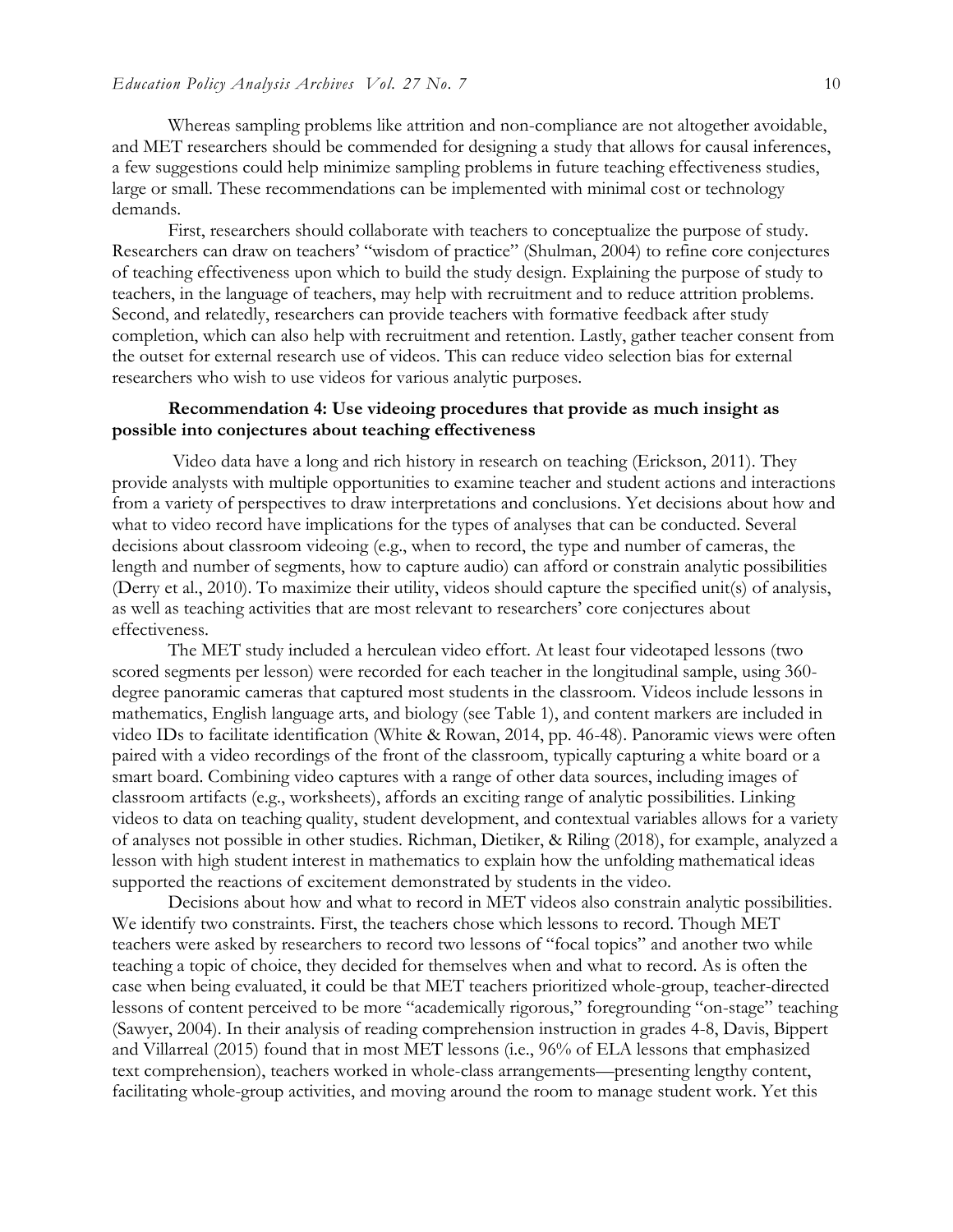format is one of many instructional arrangements teachers use for reading comprehension instruction. The high prevalence of whole-group, on-stage teaching could be an artifact of the data collection process.

Second, stationary cameras and audio-recording in MET videos constrain analytic possibilities. Using stationary cameras rather than videographers or cameras with automated zoom features meant that most students in most MET videos are too far away to decipher what they are doing or saying, especially during group work. Only two microphones, one worn by the teacher and the other fixed to the camera cart, were used. MET video files include an audio quality variable (high, mid, low) at the segment level, which is helpful for constructing analytic samples, but most student talk in videos with "high quality" audio is still difficult to decipher. Moreover, filtering segments by audio quality imposes another layer of possible selection bias.

Given limitations imposed by the ways classroom lessons were selected and captured (video *and* audio), MET videos are best used for examining research questions regarding teacher talk and behavior rather than what the students do or say. Designs of future teaching effectiveness studies can manage the scale-complexity tension to address these limitations by (a) randomly selecting days and times to record lessons, (b) aligning videoing procedures with specific frameworks for teaching effectiveness and associated claims (see Recommendation 1), and (c) enhancing student audio capture with additional accessory microphones.

## **Recommendation 5: Be cautious and nuanced in using and interpreting VAM scores**

Value-added models (VAM) are used to isolate the effects of classrooms on student achievement by analyzing test score gains and applying statistical controls. A series of assumptions and limitations apply to all VAM scores (AERA, 2015; Kane, 2017; Haertel, 2013). To manage the complexity-scale tension in teaching effectiveness research, conclusions based on VAM analyses should reflect the specifics of each VAM construction, and acknowledge how VAM-based rankings "var[y] across models, courses, and years" (Darling-Hammond et al., 2010, p. 91).

White and Rowan (2014, pp. 27-28) detail VAM procedures in the MET study—how the construction of VAM scores varied by district, test (state measures versus MET supplements), and grade. Student achievement in all cases was converted to rank-based z-scores for VAM computation, though some tests were ranked within districts and others were ranked across districts. Moreover, student-level covariates (e.g., ethnicity, ELL status, free/reduced lunch, etc.) used to estimate VAM scores varied by district, and VAM scores using supplemental tests did not control for incoming student performance, as they did with state exams (White & Rowan, 2014, p. 28). These inconsistencies explain why VAM correlations between state and supplemental tests vary widely by district and academic content in MET. When using VAM scores to compare classroom effects across sites, users should make sure data are consistent with corresponding assumptions (Baker et al., 2010).

Sampling bias gives reason for further caution to analysts who wish to use and interpret MET VAM scores. Many of the MET students (i.e., a fourth to a fifth across classrooms) who were supposed to take supplemental tests did not, which biased the estimates. In addition, VAM scores in MET do not account for school fixed effects. They control for student background, but not for between-school mean differences. This further biases VAM estimates because student populations served by schools vary greatly within districts (McCaffrey, Lockwood, Koretz, Louis, & Hamilton, 2004). The MET database has enough information to construct VAM score adjustments that meet external researchers' needs, which is what we advise. We also recommend using multiple measures in conjunction with VAM scores to triangulate findings (Darling-Hammond, 2015; Johnson, 2015).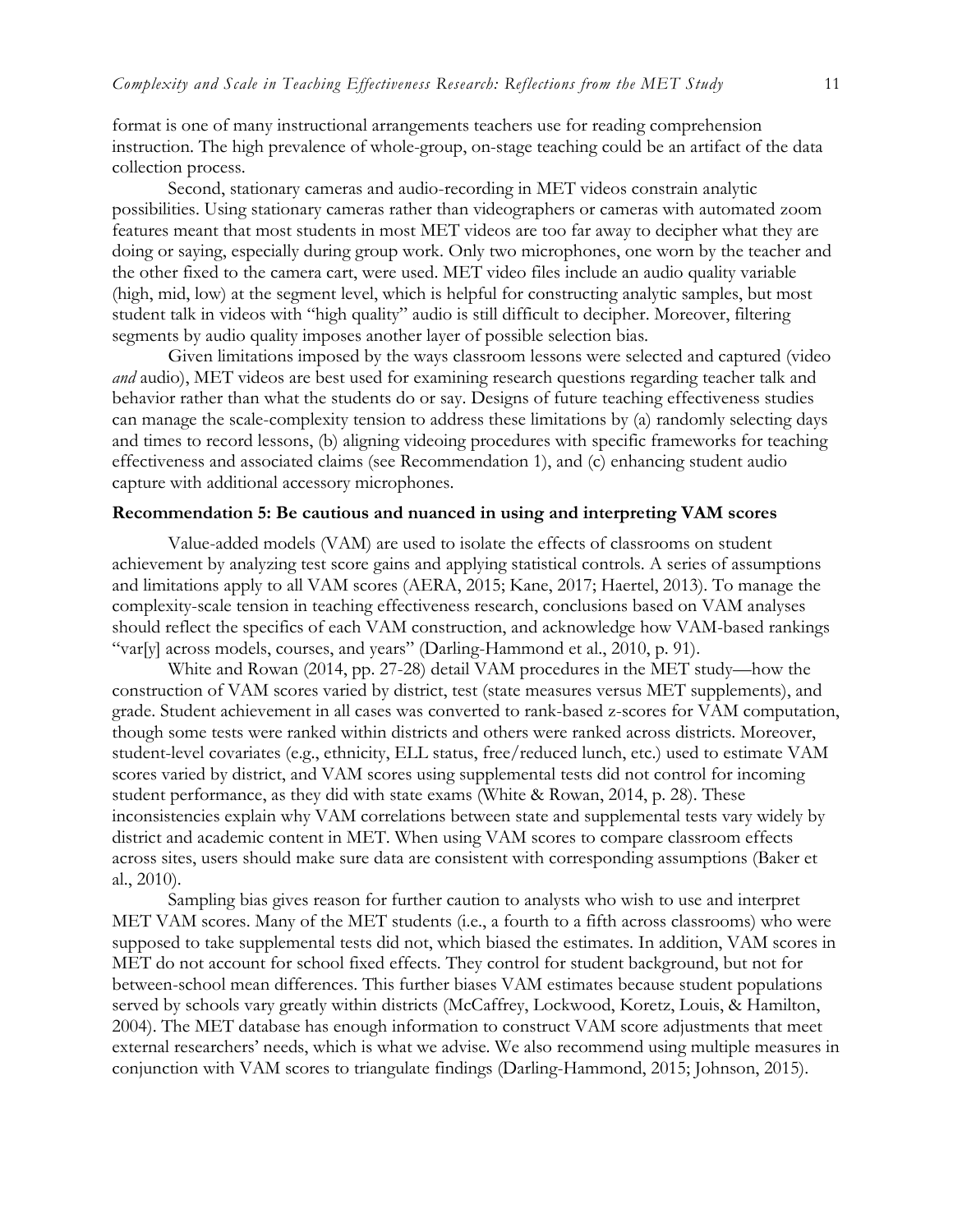VAM scores are compelling, especially for policy, because they aim to isolate classroom effects on student achievement. Analyses of VAM scores in the MET study indicate that teachers' past record of value-added is a strong predictor of student achievement across content areas and school years, and that classrooms have larger effects on math than reading performance (Kane & Cantrell, 2010). Yet, researchers should consider the construction of specific models before using VAMs in their secondary analyses.. Streamlining VAM construction and preventing sampling bias in large studies is difficult to impossible. The larger the study, the more difficult it is to control the quality of VAM scores—yet another example of the tension between scale and complexity in teaching effectiveness research.

## **Conclusion**

A primary purpose of studying relationships between qualities of teaching and student achievement gains is to improve learning opportunities in classrooms. Improvement requires researchers, policymakers, and educators (a) to account for the complexities inherent in teaching and (b) to provide generalizable evidence at scale. We have shared five recommendations to enhance teaching effectiveness research by managing—rather than disregarding—the tensions that arise between these two demands. Illustrations of our recommendations are also useful to researchers who consider using MET data for secondary analyses.

Designs of effectiveness studies—and the measures and methods that they use—should be conceptually clear and coherent, technically strong, and transparent about practical problems that invariably arise in the data collection process. This way, effectiveness studies can identify the operative mechanisms affecting how students learn specific academic content across a variety of classroom contexts. We can learn a great deal from past efforts, like the MET study, about how to test specific conjectures regarding teaching effectiveness; to sample students, teachers, and schools strategically; to develop measures thoughtfully; and to interpret our findings carefully. This way education policies can follow nuanced evidence to scale improvements.

## **Acknowledgements**

We thank reviewers for their useful feedback to improve this manuscript. We also thank our colleagues and mentors for lengthy discussions that led to this essay, as well as readers who gave us insightful feedback before submission. In particular, we want to acknowledge and express our gratitude to Robert V. Bullough, Edward Haertel, José Felipe Martínez, and Brian Rowan.

## **References**

- Akkerman, S. F., & Meijer, P. C. (2011). A dialogical approach to conceptualizing teacher identity. *Teachers and Teacher Education, 27*(2), 308-319. https://doi.org/10.1016/j.tate.2010.08.013
- American Educational Research Association (2015). AERA statement on use of value-added models (VAM) for the evaluation of educators and educator preparation programs. *Educational Researcher, 44*(8), 448-452. https://doi.org/10.3102/0013189X15618385
- Amrein-Beardsley, A., Collins, C., Polasky, S. A., & Sloat, E. F. (2013). Value-added model (VAM) research for education policy: Framing the issue. *Education Policy Analysis Archives, 21*(4). http://dx.doi.org/10.14507/epaa.v21n4.2013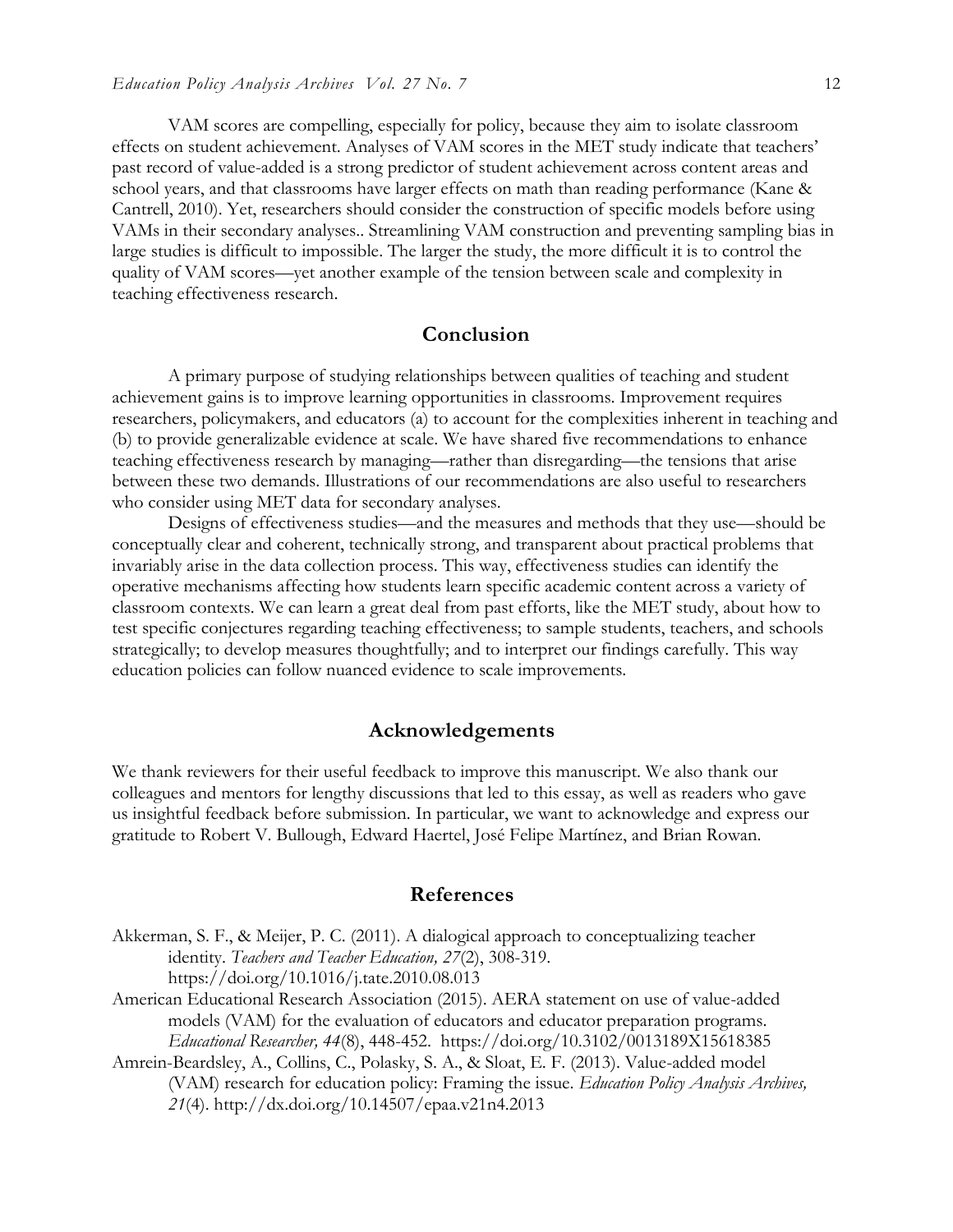- Baker, E. L., Barton, P. E., Darling-Hammond, L., Haertel, E., Ladd, H. F., Linn, R., …Shepard, L. A. (2010). *Problems with the use of student test scores to evaluate teachers* (EPI Briefing Paper No. 278). Washington, DC: Economic Policy Institute.
- Ball, D. L., Thames, M. H., & Phelps, G. (2008). Content knowledge for teaching what makes it special? *Journal of Teacher Education*, *59*(5), 389-407. https://doi.org/10.1177/0022487108324554
- Bell, C. A., Qi, Y., Croft A. J., Leusner D., McCaffrey D. F., Gitomer, D. H., & Pianta, R. C. (2014). Improving observational score quality: Challenges in observer thinking. In T. J. Kane, K. A. Kerr, & R. C. Pianta (Eds.), *Designing teacher evaluation systems: New guidance from the Measures of Effective Teaching Project*. San Francisco, CA: Jossey-Bass.
- Borko, H., Liston, D., & Whitcomb, J. A. (2007). Apples and fishes: The debate over dispositions in teacher education. *Journal of Teacher Education*, *58*(5), 359-364. https://doi.org/10.1177/0022487107309977
- Cantrell, S., & Kane, T. J. (2013). *Ensuring fair and reliable measures of effective teaching: Culminating findings from the MET project's three-year study*. Seattle, WA: Bill & Melinda Gates Foundation.
- Connor, C. M., Morrison, F. J., Fishman, B., Giuliani, S., Luck, M., Underwood, P., … Schatschneider, C. (2011). Classroom instruction, child X instruction interactions and the impact of differentiating student instruction on third graders' reading comprehension. *Reading Research Quarterly*, *46*(3), 189-221.
- Covay Minor, E. (2015). Classroom composition and racial differences in opportunities to learn. *Journal of Education for Students Placed at Risk, 20*(3), 238-262. https://doi.org/10.1080/10824669.2015.1043009
- Darling-Hammond, L. (2015). Can value-added add value to teacher evaluation? *Educational Researcher, 44*(2), 132-137. https://doi.org/10.3102/0013189X15575346
- Darling-Hammond, L., Dieckmann, J., Haertel, E., Lotan, R., Newton, X., Philipose, S., … Williamson, P. (2010). Studying teacher effectiveness: The challenges of developing valid measures. In G. Walford, E. Tucker & M. Viswanathan (Eds.), *The SAGE handbook of measurement* (pp. 87-106). Thousand Oaks, CA: SAGE Publishing. https://doi.org/10.4135/9781446268230.n6
- Davis, D. S., Bippert, K., & Villarreal, L. (2015). Instructional tendencies in the teaching of reading comprehension: A portrait of practice in the Measures of Effective Teaching (MET) database. *Literacy Research: Theory, Method, and Practice, 64*, 285-306. https://doi.org/10.1177/2381336915617399
- Derry, S. J., Pea, R. D., Barron, B., Engle, R. A., Erickson, F., Goldman, R., ... & Sherin, B. L. (2010). Conducting video research in the learning sciences: Guidance on selection, analysis, technology, and ethics. *The Journal of the Learning Sciences*, *19*(1), 3-53. https://doi.org/10.1080/10508400903452884
- Erickson, F. (2011). Uses of video in social research: a brief history. *International Journal of Social Research Methodology*, *14*(3), 179-189. https://doi.org/10.1080/13645579.2011.563615
- Ferguson, R. (2012). Can student surveys measure teaching quality? *Kappan, 94*(3), 24-28. https://doi.org/10.1177/003172171209400306
- Gage, N. L., & Needels, M. C. (1989). Process-product research on teaching: A review of criticisms. *The Elementary School Journal, 89*(3), 253-300. https://doi.org/10.1086/461577
- Gallimore, R., & Santagata, R. (2006). Researching teaching: The problem of studying a system resistant to change. In R. R. Bootzin & P. E. McKnight (Eds.), *Strengthening research*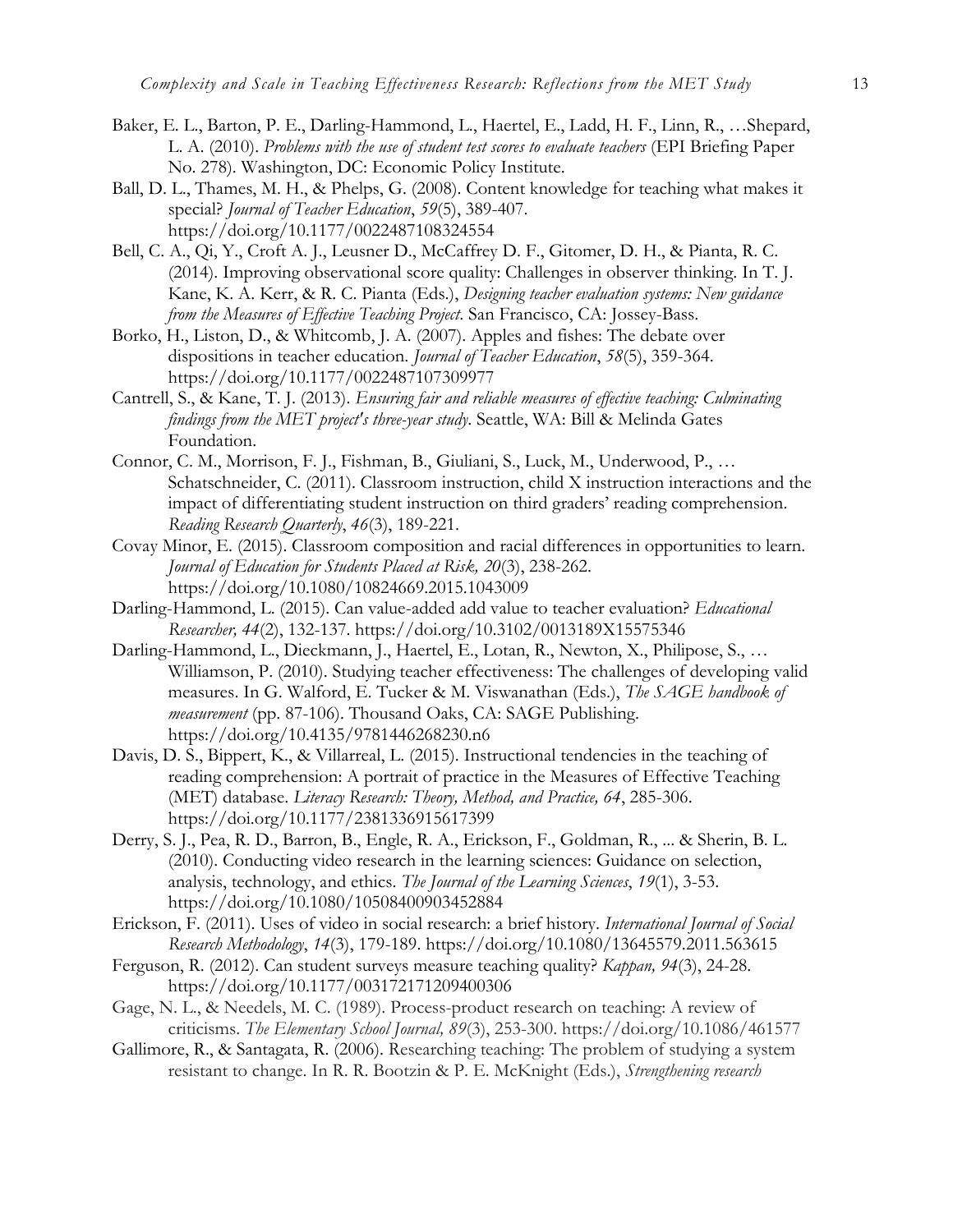*methodology: Psychological measurement and evaluation* (pp. 11-28)*.* Washington, DC: American Psychological Association. https://doi.org/10.1037/11384-001

- Garrett, R., & Steinberg, M. P. (2015). Examining teacher effectiveness using classroom observation scores. *Educational Evaluation and Policy Analysis, 37*(2), 224-242. https://doi.org/10.3102/0162373714537551
- Gay, G. (2015). Teachers' beliefs about cultural diversity. In H. Fives & M. Gill (Eds.), *International handbook of research on teachers' beliefs*, 453-474. New York: Routledge.
- Grossman, P., Cohen, J., Ronfeldt, M., & Brown, L. (2014). The test matters: The relationship between classroom observation scores and teacher value added on multiple types of assessment. *Educational Researcher*, *43*(6), 293-303.
- Haertel, E. (2013). *Reliability and validity of inferences about teachers based on student test scores.* Princeton, NJ: Educational Testing Service.
- Halpin, P. F., & Kieffer, M. J. (2015). Describing profiles of instructional practice: A new approach to analyzing classroom observation data. *Educational Researcher*, *44*(5), 263-277. https://doi.org/10.3102/0013189X15590804
- Harris, D. N., & Herrington, C. D. (2015). The use of teacher value-added measures in schools: New evidence, unanswered questions, and future prospects. *Educational Researcher, 44*(2), 71-76. https://doi.org/10.3102/0013189X15576142
- Hanushek, E. A. (2016). What matters for student achievement. *Education Next*, *16*(2), 19-26.
- Jensen, B., Grajeda, S., & Haertel, E. (2018). Measuring cultural dimensions of classroom interactions. *Educational Assessment, 23*(4), 250-276. https://doi.org/10.1080/10627197.2018.1515010
- Johnson, S. M. (2015). Will VAMs reinforce the walls of the egg-crate school? *Educational Researcher, 44*(2), 117-126. https://doi.org/10.3102/0013189X15573351
- Kane, M. T. (2017). *Measurement error and bias in value-added models*. Princeton, NJ: ETS.
- Kane, T., & Cantrell, S. (2010). *Learning about teaching: Initial findings from the measures of effective teaching project.* Seattle, WA: Bill & Melinda Gates Foundation.
- Kane, T., McCaffrey, D., Miller, T., & Staiger, D. (2013). *Have we identified effective teachers? Validating measures of effective teaching using random assignment*. *Research paper.* Seattle, WA: Bill & Melinda Gates Foundation.
- Kane, T., & Staiger, D. (2012). *Gathering feedback for teachers: Combining high quality observations with student surveys and achievement gains.* Seattle, WA: Bill & Melinda Gates Foundation.
- Kelcey, B., McGinn, D., & Hill, H. (2014). Approximate Measurement Invariance in Cross classified Rater-mediated Assessments. *Frontiers in Psychology*, *5*, 1-13*.* https://doi.org/10.3389/fpsyg.2014.01469
- Majoo, F. (2014, September 3). Grading teachers, with data from class. *The New York Times*.
- Martínez, J. F., Schweig, J., & Goldschmidt, P. (2016). Approaches for combining multiple measures of teacher performance: Reliability, validity, and implications for evaluation policy. *Educational Evaluation and Policy Analysis*, *38*(4), 738-756. https://doi.org/10.3102/0162373716666166
- McCaffrey, D., Lockwood, J. R., Koretz, D., Louis, T., & Hamilton, L. S. (2004). Models for value-added modeling of teacher effects. *Journal of Educational and Behavioral Statistics, 29*(1), 67-101. https://doi.org/10.3102/10769986029001067
- Milner, H. R. (2012). But what is urban education? *Urban Education*, *47*(3), 556-561. https://doi.org/10.1177/0042085912447516
- National Research Council. (2004). *On evaluating curricular effectiveness: Judging the quality of K-12 mathematics evaluations*. Washington, D.C.: National Academies Press.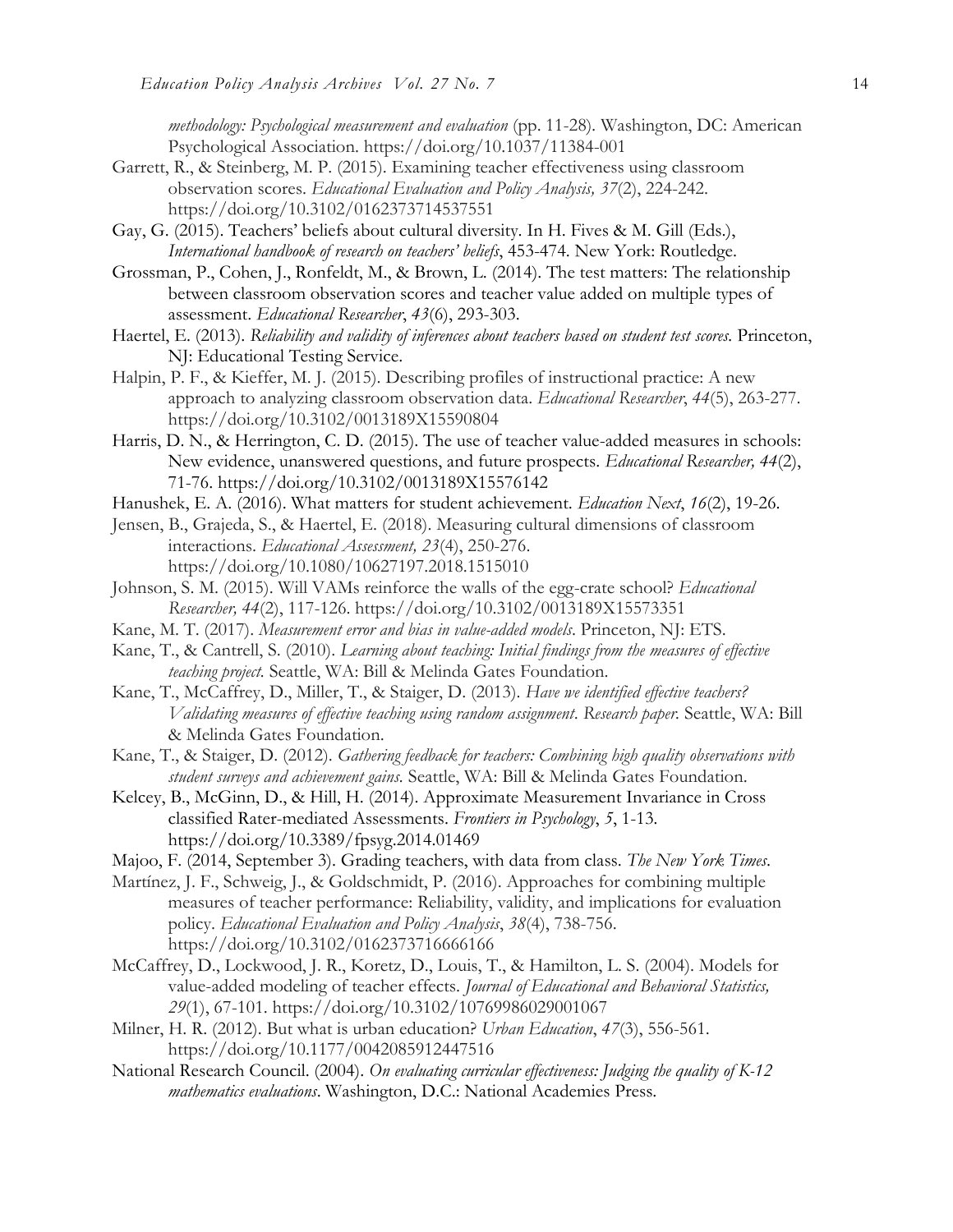- Richman, A. S., Dietiker, L., & Riling, M. (online, 2018). The plot thickens: The aesthetic dimensions of a captivating mathematics lesson. *The Journal of Mathematical Behavior*. https://doi.org/10.1016/j.jmathb.2018.08.005
- Rivkin, S., Hanushek, E., & Kain, J. (2005). Teachers, schools, and academic achievement. *Econometrica, 73*(2), 417-458. https://doi.org/10.1111/j.1468-0262.2005.00584.x
- Sawyer, R. K. (2004). Creative teaching: Collaborative discussion as disciplined improvisation. *Educational Researcher*, *33*(2), 12-20. https://doi.org/10.3102/0013189X033002012
- Shulman, L. S. (1987). Knowledge and teaching: Foundations of the new reform. *Harvard Educational Review*, *57*(1), 1-23. https://doi.org/10.17763/haer.57.1.j463w79r56455411
- Shulman, L. S. (2004). *The wisdom of practice: Essays on teaching, learning, and learning to teach.* San Francisco, CA: Jossey-Bass.
- Steinberg, M., & Garrett, R. (2016). Classroom composition and measured teacher performance: What do teacher observation scores really measure? *Educational Evaluation and Policy Analysis, 38*(2), 293- 317. https://doi.org/10.3102/0162373715616249
- Stigler, J. W., & Hiebert, J. (2009). *The teaching gap: Best ideas from the world's teachers for improving education in the classroom.* New York: Free Press.
- Tharp, R. G. (1989). Psychocultural variables and constants: Effects on teaching and learning in schools. *American Psychologist, 44*(2), 349-359. https://doi.org/10.1037/0003- 066X.44.2.349
- Wallace, T. L., Sung, H. C., & Williams, J. D. (2014). The defining features of teacher talk within autonomy-supportive classroom management. *Teaching and Teacher Education*, (42), 34-46. https://doi.org/10.1016/j.tate.2014.04.005
- Wallace, T. L., Kelcey, B., & Ruzek, E. (2016). What can student perception surveys tell us about teaching? Empirically testing the underlying structure of the Tripod student perception survey. *American Educational Research Journal, 53*(6), 1834-1868. https://doi.org/10.3102/0002831216671864
- Webb, N. M., Franke, M. L., Ing, M., Chan, A., De, T., Freund, D., & Battey, D. (2008). The role of teacher instructional practices in student collaboration. *Contemporary Educational Psychology, 33,* 360-381. https://doi.org/10.1016/j.cedpsych.2008.05.003
- White, M., & Rowan, B. (2014). *User guide to the Measures of Effective Teaching Longitudinal Database* (MET LDB). Ann Arbor, MI: Inter-University Consortium for Political and Social Research, The University of Michigan.
- Zumwalt, K. & Craig, E. (2005). Teachers' characteristics: Research on demographic profile. In M. Cochran-Smith & Zeichner, K. M. (Eds), *Studying Teacher Education: The Report of the AERA Panel on Research and Teaching Education*. Mahwah, NJ: Lawrence Erlbaum.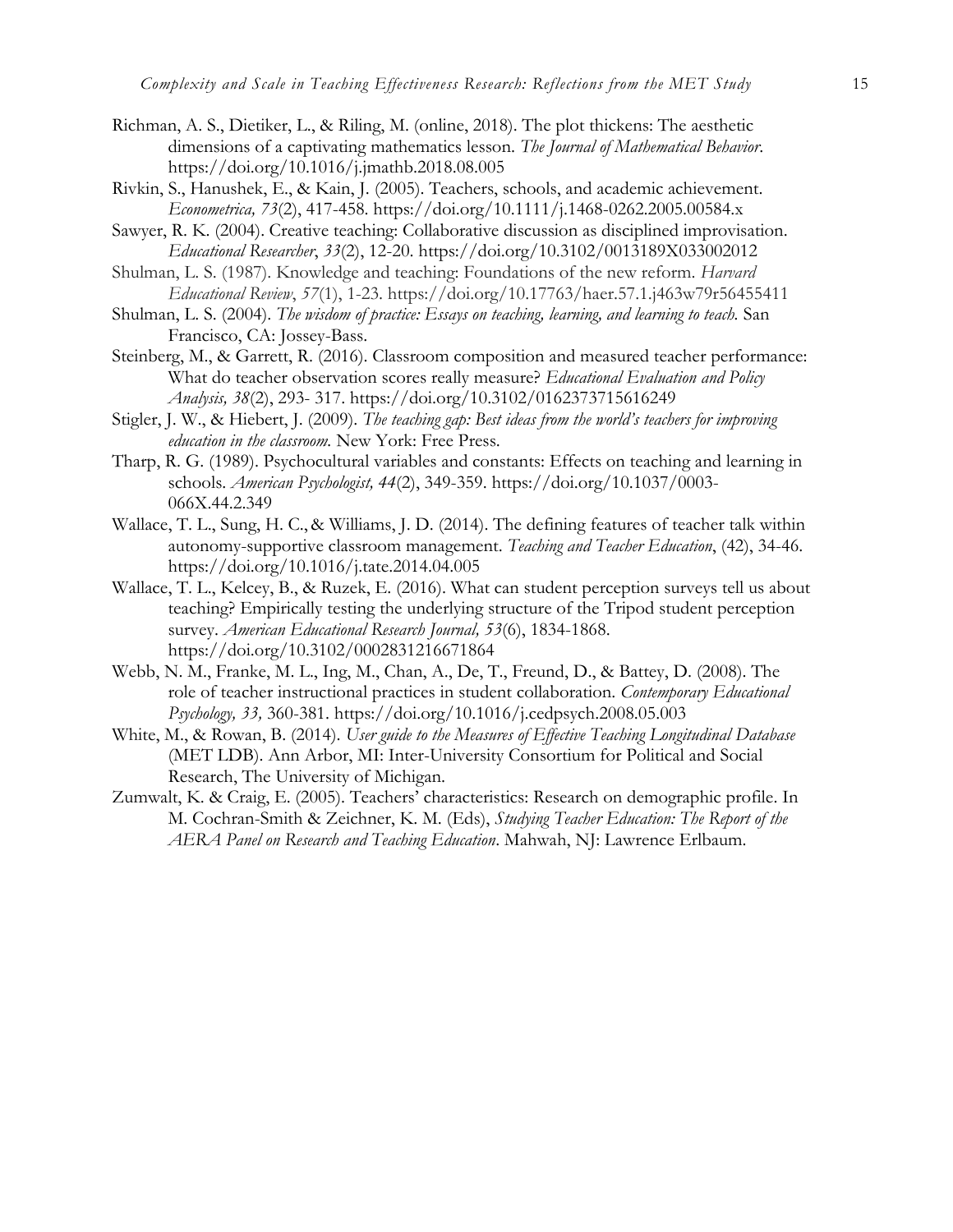## **About the Authors**

#### **Bryant Jensen**

Brigham Young University

[bryant\\_jensen@byu.edu](mailto:bryant_jensen@byu.edu)

Bryant Jensen is an associate professor of teacher education at Brigham Young University. His research addresses equity in teaching and learning for children from minoritized communities, especially Latino children from immigrant families.

#### **Tanner LeBaron Wallace**

University of Pittsburgh [twallace@pitt.edu](mailto:twallace@pitt.edu)

Tanner LeBaron Wallace is an associate professor of applied developmental psychology at the University of Pittsburgh. Her research addresses race consciousness among white teachers, and how interpersonal connections form social contexts for motivation.

#### **Matthew P. Steinberg**

University of Pennsylvania [steima@upenn.edu](mailto:steima@upenn.edu)

Matthew P. Steinberg is an assistant professor of education policy at the University of Pennsylvania. His research focuses on teacher evaluation and human capital, school discipline and safety, urban school reform, and school finance.

### **Rachael E. Gabriel**

University of Connecticut

## [rachael.gabriel@uconn.edu](mailto:rachael.gabriel@uconn.edu)

Rachael Gabriel is an associate professor of literacy education at the University of Connecticut. Her research is focused on literacy instruction, supports for adolescent literacy, state literacy policies, and teacher evaluation systems.

#### **Leslie Dietiker**

Boston University [dietiker@bu.edu](mailto:dietiker@bu.edu)

Leslie Dietiker is an assistant professor of mathematics education at the Wheelock College of Education & Human Development at Boston University. Her research addresses how the aesthetic dimensions of mathematics curriculum can impact student mathematical experiences.

#### **Dennis S. Davis**

North Carolina State University [ddavis6@ncsu.edu](mailto:ddavis6@ncsu.edu)

Dennis Davis is an associate professor of literacy education at NC State University. His research focuses on reading comprehension and practices for supporting readers who have difficulties with literacy in school.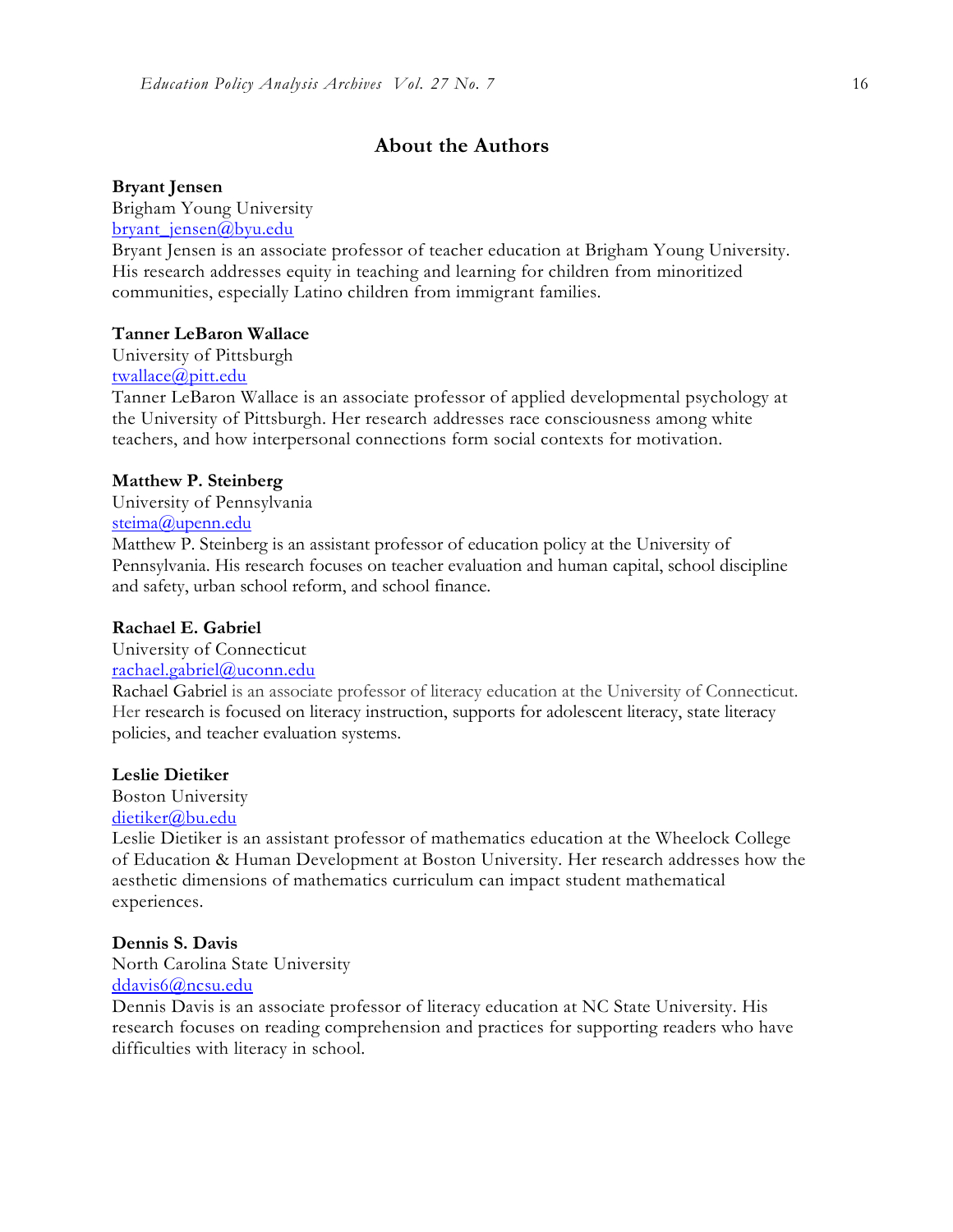#### **Benjamin Kelcey**

University of Cincinnati [kelceybn@ucmail.uc.edu](mailto:kelceybn@ucmail.uc.edu)

Benjamin Kelcey is an associate professor of quantitative reasoning at the University of Cincinnati. His research focuses on causal inference and measurement methods within the context of multilevel and multidimensional settings such as classrooms and schools.

## **Elizabeth Covay Minor**

National Louis University [eminor1@nl.edu](mailto:eminor1@nl.edu) Elizabeth Covay Minor is an assistant professor of educational leadership at National Louis University. Her research focuses on inequality in student opportunities to learn.

## **Peter Halpin**

University of North Carolina at Chapel Hill [peter.halpin@unc.edu](mailto:peter.halpin@unc.edu)

Peter Halpin is an associate professor of quantitative methods in the School of Education at the University of North Carolina at Chapel Hill. His research focuses on psychometrics (e.g., confirmatory factor analysis, item response theory, latent class analysis) and technology enhanced assessments in education.

#### **Ning Rui**

Westat, Inc. [ningrui@westat.com](mailto:ningrui@westat.com) Ning Rui is a researcher at Westat, Inc. His research addresses quantitative methods,

educational reform, and, in particular, value-added models.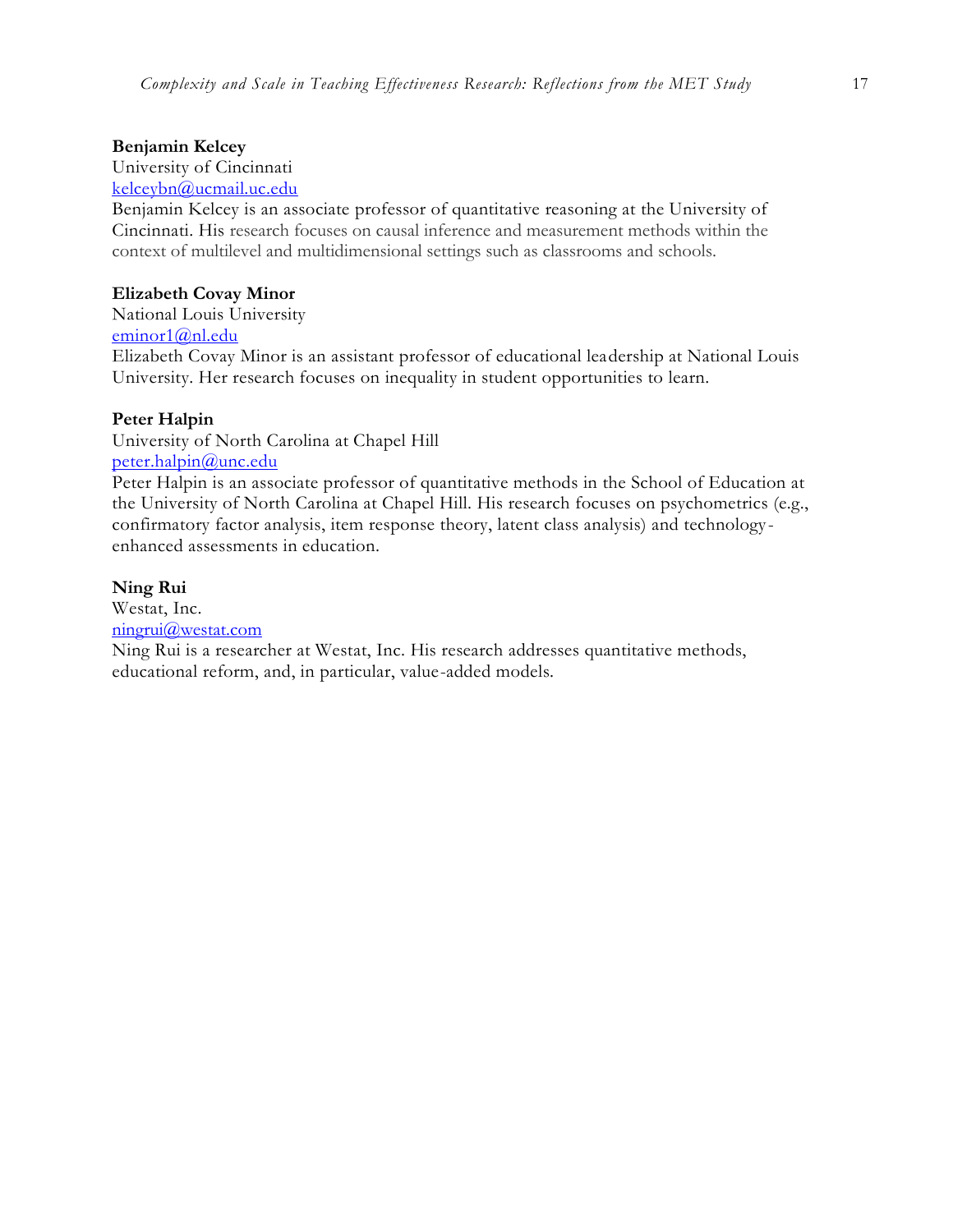## education policy analysis archives

Volume 27 Number 7 January 28, 2019 ISSN 1068-2341

@ Readers are free to copy, display, and distribute this article, as long as the work is attributed to the author(s) and **Education Policy Analysis Archives,** it is distributed for non-commercial purposes only, and no alteration or transformation is made in the work. More details of this Creative Commons license are available at http://creativecommons.org/licenses/by-nc-sa/3.0/. All other uses must be approved by the author(s) or **EPAA**. **EPAA** is published by the Mary Lou Fulton Institute and Graduate School of Education at Arizona State University Articles are indexed in CIRC (Clasificación Integrada de Revistas Científicas, Spain), DIALNET (Spain), [Directory of](http://www.doaj.org/)  [Open Access Journals,](http://www.doaj.org/) EBSCO Education Research Complete, ERIC, Education Full Text (H.W. Wilson), PubMed, QUALIS A1 (Brazil), Redalyc, SCImago Journal Rank; SCOPUS, SOCOLAR (China).

Please send errata notes to Audrey Amrein-Beardsley at audrey.beardsley@asu.edu

**Join EPAA's Facebook community** at<https://www.facebook.com/EPAAAAPE> and **Twitter feed** @epaa\_aape.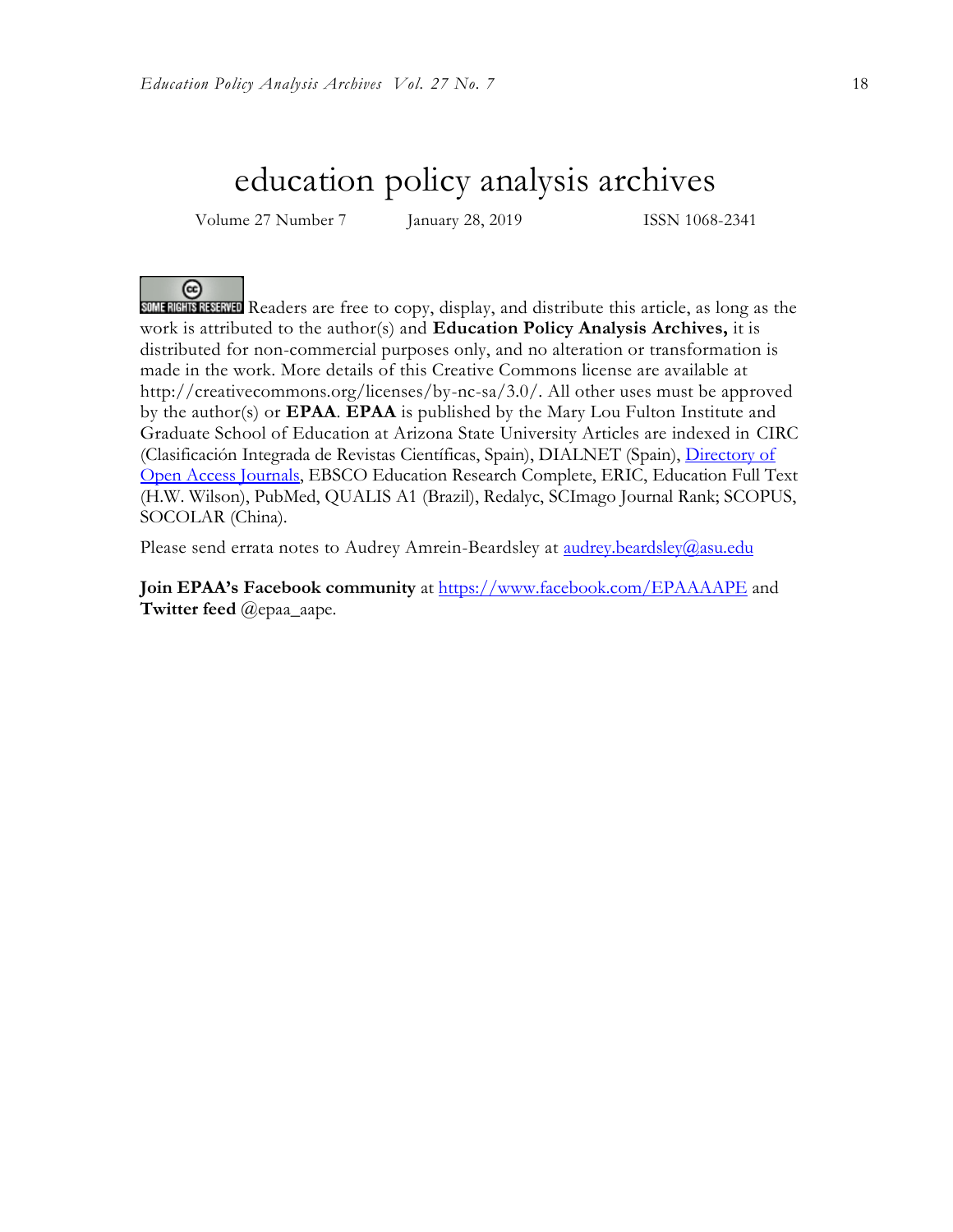## education policy analysis archives editorial board

Lead Editor: **Audrey Amrein-Beardsley** (Arizona State University) Editor Consultor: **Gustavo E. Fischman** (Arizona State University) Associate Editors: **David Carlson, Lauren Harris, Eugene Judson**, **Mirka Koro-Ljungberg, Scott Marley, Molly Ott, Iveta Silova** (Arizona State University)

#### **Cristina Alfaro**

San Diego State University **Gary Anderson** New York University **Michael W. Apple**  University of Wisconsin, Madison **Jeff Bale**  University of Toronto, Canada

**David C. Berliner**  Arizona State University

**Casey Cobb** University of Connecticut **Arnold Danzig** San Jose State University **Linda Darling-Hammond**  Stanford University **Elizabeth H. DeBray**  University of Georgia **David E. DeMatthews** University of Texas at Austin **Chad d'Entremont** Rennie Center for Education Research & Policy **John Diamond** University of Wisconsin, Madison **Matthew Di Carlo**  Albert Shanker Institute **Sherman Dorn** Arizona State University **Michael J. Dumas**  University of California, Berkeley **Kathy Escamilla**  University ofColorado, Boulder **Yariv Feniger** Ben-Gurion University of the Negev **Melissa Lynn Freeman**  Adams State College **Rachael Gabriel** University of Connecticut

**Amy Garrett Dikkers** University of North Carolina, Wilmington **Gene V Glass**  Arizona State University **Ronald Glass** University of California, Santa Cruz **Jacob P. K. Gross**  University of Louisville<br>Eric M. Haas WestEd

**Julian Vasquez Heilig** California State University, Sacramento **Henry Braun** Boston College **Kimberly Kappler Hewitt** University of North Carolina Greensboro **Aimee Howley** Ohio University

> **Steve Klees** University of Maryland **Jaekyung Lee S**UNY Buffalo **Jessica Nina Lester** Indiana University **Amanda E. Lewis** University of Illinois, Chicago **Chad R. Lochmiller** Indiana University **Christopher Lubienski** Indiana University **Sarah Lubienski** Indiana University **Federico R. Waitoller**

**William J. Mathis**  University of Colorado, Boulder **Michele S. Moses**  University of Colorado, Boulder **Julianne Moss** Deakin University, Australia **Sharon Nichols**  University of Texas, San Antonio **Eric Parsons** University of Missouri-Columbia **Amanda U. Potterton** University of Kentucky

**Susan L. Robertson** Bristol University **Gloria M. Rodriguez** University of California, Davis **R. Anthony Rolle**  University of Houston **A. G. Rud**  Washington State University **Aaron Bevanot** SUNY Albany **Eric M. Haas** WestEd **Patricia Sánchez** University of University of Texas, San Antonio **Janelle Scott** University of California, Berkeley **Jack Schneider** University of Massachusetts Lowell<br>Noah Sobe Loyola University

#### **Nelly P. Stromquist**

University of Maryland **Benjamin Superfine**  University of Illinois, Chicago **Adai Tefera**  Virginia Commonwealth University **A. Chris Torres** Michigan State University **Tina Trujillo**  University of California, Berkeley University of Illinois, Chicago **Larisa Warhol** University of Connecticut **John Weathers** University of Colorado, Colorado Springs **Kevin Welner** University of Colorado, Boulder **Terrence G. Wiley**  Center for Applied Linguistics **John Willinsky** Stanford University

**Jennifer R. Wolgemuth**  University of South Florida **Kyo Yamashiro**  Claremont Graduate University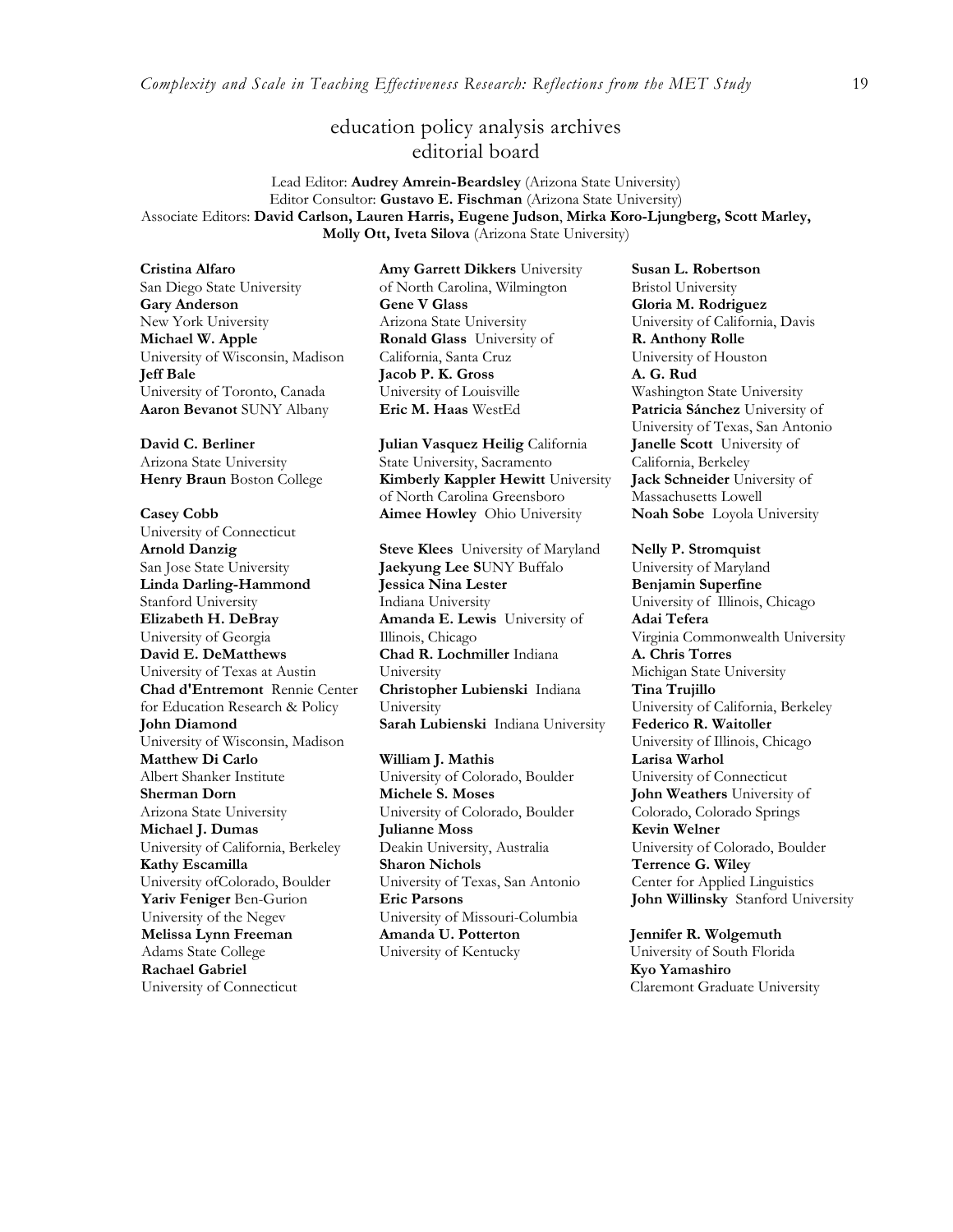## archivos analíticos de políticas educativas consejo editorial

Editor Consultor: **Gustavo E. Fischman** (Arizona State University) Editores Asociados: **Armando Alcántara Santuario** (Universidad Nacional Autónoma de México), **Angelica Buendia**, (Metropolitan Autonomous University), **Alejandra Falabella** (Universidad Alberto Hurtado, Chile), **Antonio Luzon**, (Universidad de Granada), **José Luis Ramírez,** (Universidad de Sonora), **[Paula Razquin](javascript:openRTWindow()** (Universidad de San Andrés), **Maria Alejandra Tejada-Gómez** (Pontificia Universidad Javeriana, Colombia)

| Claudio Almonacid                     | Ana María García de Fanelli            |  |
|---------------------------------------|----------------------------------------|--|
| Universidad Metropolitana de          | Centro de Estudios de Estado y         |  |
| Ciencias de la Educación, Chile       | Sociedad (CEDES) CONICET,<br>Argentina |  |
| Miguel Angel Arias Ortega             | Juan Carlos González Faraco            |  |
| Universidad Autónoma de la            | Universidad de Huelva, España          |  |
| Ciudad de México                      |                                        |  |
| Xavier Besalú Costa                   | María Clemente Linuesa                 |  |
| Universitat de Girona, España         | Universidad de Salamanca,<br>España    |  |
| <b>Xavier Bonal Sarro</b> Universidad | <b>Jaume Martínez Bonafé</b>           |  |
| Autónoma de Barcelona, España         | Universitat de València, España        |  |
| Antonio Bolívar Boitia                | Alejandro Márquez Jiménez              |  |
| Universidad de Granada, España        | Instituto de Investigaciones           |  |
|                                       | sobre la Universidad y la              |  |
|                                       | Educación, UNAM, México                |  |
| José Joaquín Brunner                  | María Guadalupe Olivier                |  |
| Universidad Diego Portales, Chile     | Tellez, Universidad Pedagógica         |  |
|                                       | Nacional, México                       |  |
| Damián Canales Sánchez                | Miguel Pereyra Universidad de          |  |
| Instituto Nacional para la            | Granada, España                        |  |
| Evaluación de la Educación,           |                                        |  |
| México                                |                                        |  |

**Gabriela de la Cruz Flores** Universidad Nacional Autónoma de México **[Marco Antonio Delgado](javascript:openRTWindow()  [Fuentes](javascript:openRTWindow()** Universidad Iberoamericana, México

**[Inés Dussel](javascript:openRTWindow()**, DIE-CINVESTAV, México

**[Pedro Flores Crespo](javascript:openRTWindow()** Universidad Iberoamericana, México

**[Mónica Pini](javascript:openRTWindow()** Universidad Nacional de San Martín, Argentina **Omar Orlando Pulido Chaves** Instituto para la Investigación Educativa y el Desarrollo Pedagógico (IDEP) **José Ignacio Rivas Flores** Universidad de Málaga, España

**[Miriam Rodríguez Vargas](javascript:openRTWindow()** Universidad Autónoma de Tamaulipas, México

#### **José Gregorio Rodríguez**

Universidad Nacional de Colombia, Colombia **[Mario Rueda Beltrán](javascript:openRTWindow()** Instituto de Investigaciones sobre la Universidad y la Educación, UNAM, México **José Luis San Fabián Maroto**  Universidad de Oviedo, España

**[Jurjo Torres Santomé](javascript:openRTWindow()**, Universidad de la Coruña, España

**[Yengny Marisol Silva Laya](javascript:openRTWindow()** Universidad Iberoamericana, México **Ernesto Treviño Ronzón** Universidad Veracruzana, México

**[Ernesto Treviño](javascript:openRTWindow() Villarreal** Universidad Diego Portales Santiago, Chile **[Antoni Verger Planells](javascript:openRTWindow()** Universidad Autónoma de Barcelona, España

**[Catalina Wainerman](javascript:openRTWindow()** Universidad de San Andrés, Argentina **Juan Carlos Yáñez Velazco** Universidad de Colima, México